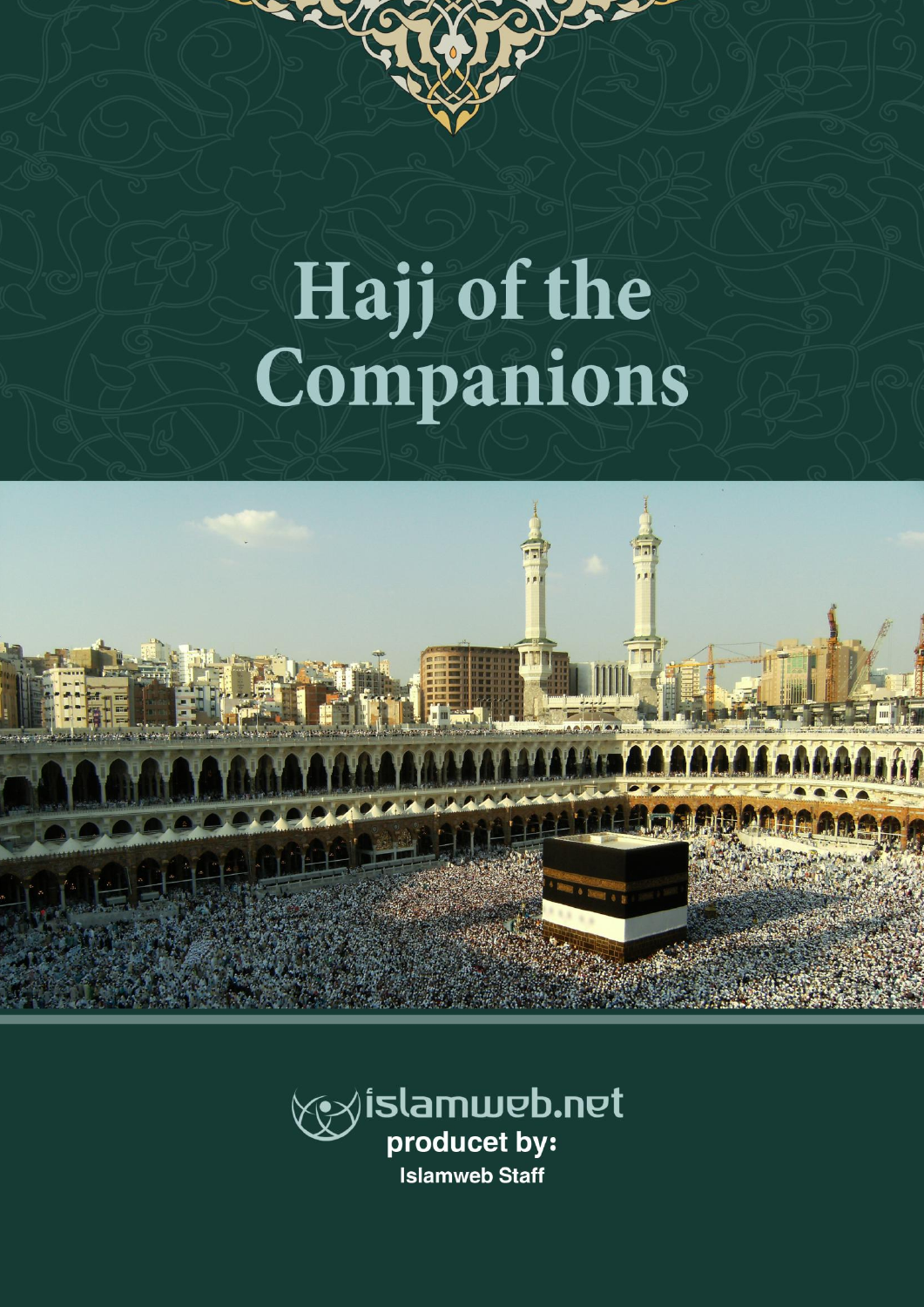#### **Introduction**

In numerous places in the Quran, Allaah The Almighty praises and shows His pleasure for the Companions of the Prophet **companies** and also for those who follow in their footsteps.

Allaah The Almighty Says (what means): *{And the first to embrace Islam of the Muhaajirun and the Ansaar and also those who followed them exactly (in faith)! Allaah is well-pleased with them as they are well-pleased with Him. He has prepared for them Gardens under which rivers flow (Paradise) to dwell therein forever. That is the supreme success.}* [Quran 9: 100]

The following verse of the Quran was first and foremost directed to the Companions of the Prophet (which means):

*{You are the best of peoples ever raised for mankind, you enjoin good and forbid evil, and you believe in Allaah.}* [Quran 3: 110]

There are numerous Hadeeths in which the Prophet <sup>\$</sup> told us about the special status of his Companions  $\ddot{\ddot{\phi}}$  and also of those who came after them.

It has been narrated that the Prophet  $\frac{36}{25}$  said: *"The best people are my generation, then the people who come after them, then the people who come after them."* [Narrated by *Al-Bukhaari*, and *Muslim*].

In another very important Hadeeth, the Prophet said: *"The tribes of Israa'eel broke up into seventy-two sects. My Ummah shall break up into seventy-three sects. All of them will be in the Fire except for one:*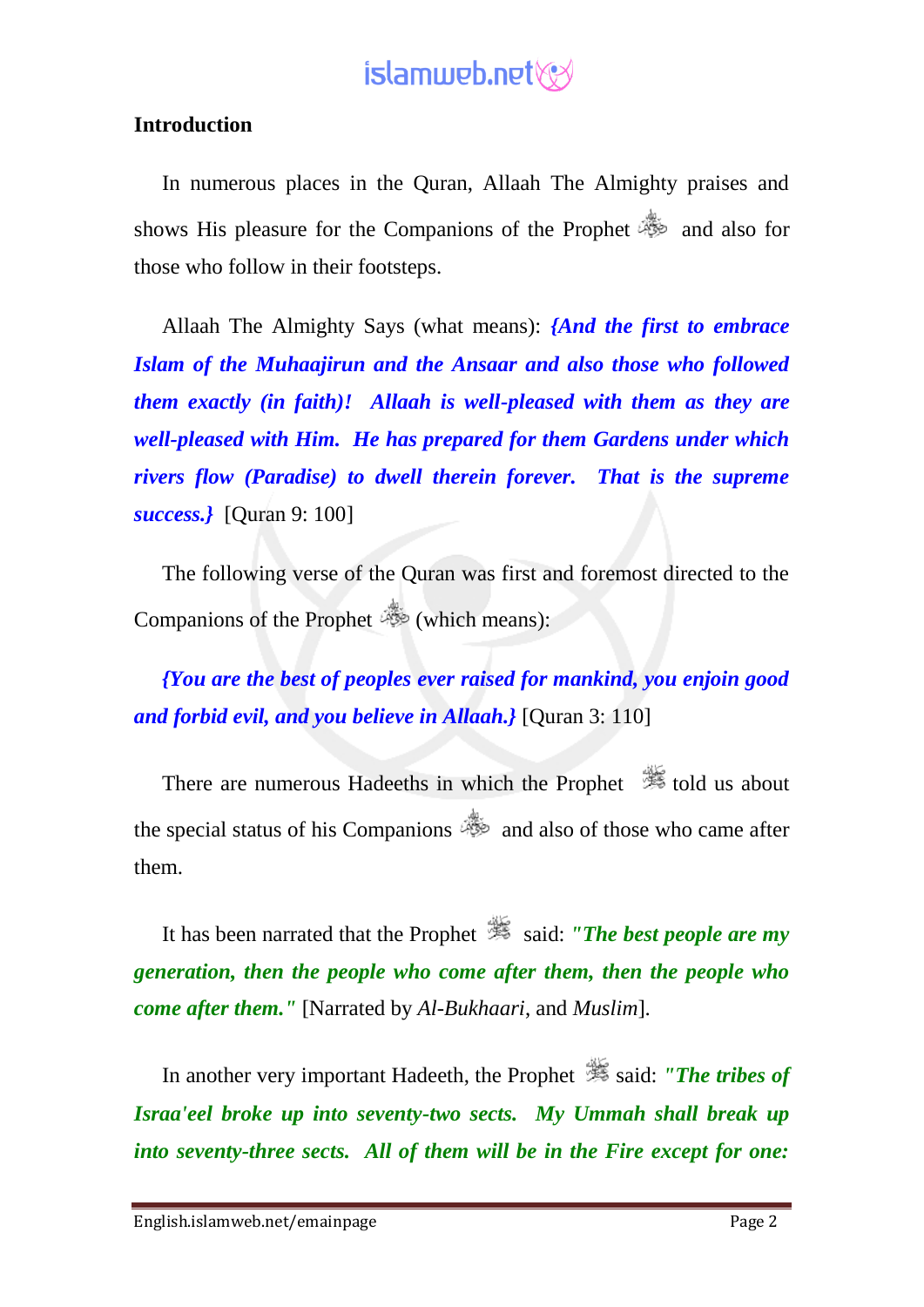*[That group] which follows what my Companions and I are following."* [Narrated by *At-Tirmithi*]

The behavior and actions of the Companions of the Prophet  $\ddot{\otimes}$  were witnessed by the Prophet **s** himself, and approved by him. This means that their behavior was also approved by Allaah as it is an accepted principle that the Prophet would not approve of something which is essentially wrong.

These verses and these Hadeeth, as well as many others, demonstrate to us that the Companions were on the Straight Path. This is, in fact, the only true path as the Hadeeth concerning the dividing into sects demonstrates. Indeed, Allaah makes it clear that the path to Him is only one when He says (what means): *{And verily this is My Straight Path, so follow it, and follow not other paths, for they will separate you away from His Path. This He has ordained for you that you may become pious.}* [Quran 6: 153]

*Ibn Mas'ood* stated that once, the Prophet drew a straight line with other lines to the left and right of it. He stated that the straight line was the Straight Path and upon all other lines were paths to which Satan called the people.

Therefore, we should look to the Companions  $\frac{360}{100}$  and the others of the first three generations – those who followed their example and who learned directly from them – and we should try to emulate them as we know that their ways of living were pleasing to Allaah The Almighty.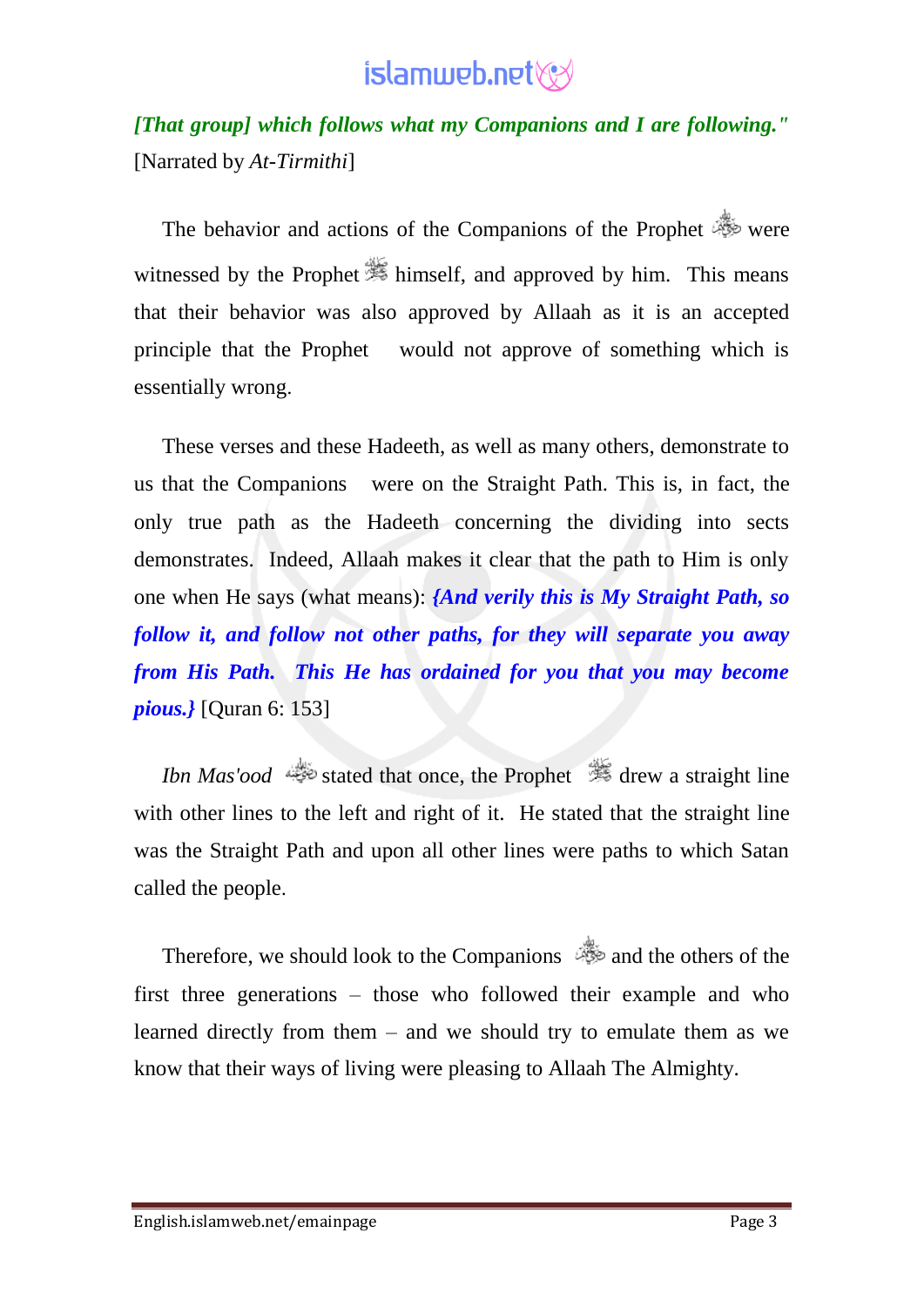It is reported that the Messenger of Allaah  $\frac{1}{2}$  led the people in prayer one day, then, turning to the people, he exhorted them strongly, saying: *"Pay attention to my Sunnah (way) and the way of the rightly-guided people (who are to come) after me. Adhere to it and hold fast to it."* [Narrated by *Abu Daawood*]. This holds especially true in our acts of worship, which are the pillars of Islam.

#### *The Companions' stance on various issues*

It was narrated that when the Messenger of Allaah  $\frac{360}{100}$  set out for *Hajj* in the year of the Farewell *Hajj*, some of his Companions went into *Ihraam* to do *Hajj* on its own, some of them combined *Hajj* and '*Umrah*, and some went into *Ihraam* to do *'Umrah* on its own. Those who had gone into *Ihraam* to do *Hajj*, or *Hajj* and *'Umrah* together, did not come out of *Ihraam*, whilst those who had gone into *Ihraam* came out of *Ihraam*.

*Ibn 'Abbaas* reported that a woman said, *"O Messenger of Allaah! Allaah has made Hajj obligatory for His slaves and my father is a very old man and cannot remain firm in his seat when riding. Can I go on Hajj for him?"* He  $\frac{36}{26}$  said, *"Yes."* [Narrated by *Al-Bukhaari*, and *Muslim*]

*Lagit ibn 'Amir* reported that he came to the Prophet **3** and said, *"My father is an old man who cannot do Hajj or 'Umrah; nor can he travel."* He said, *"Do Hajj and 'Umrah for your father."* [Narrated by *Abu Daawood* and *At-Tirmithi*]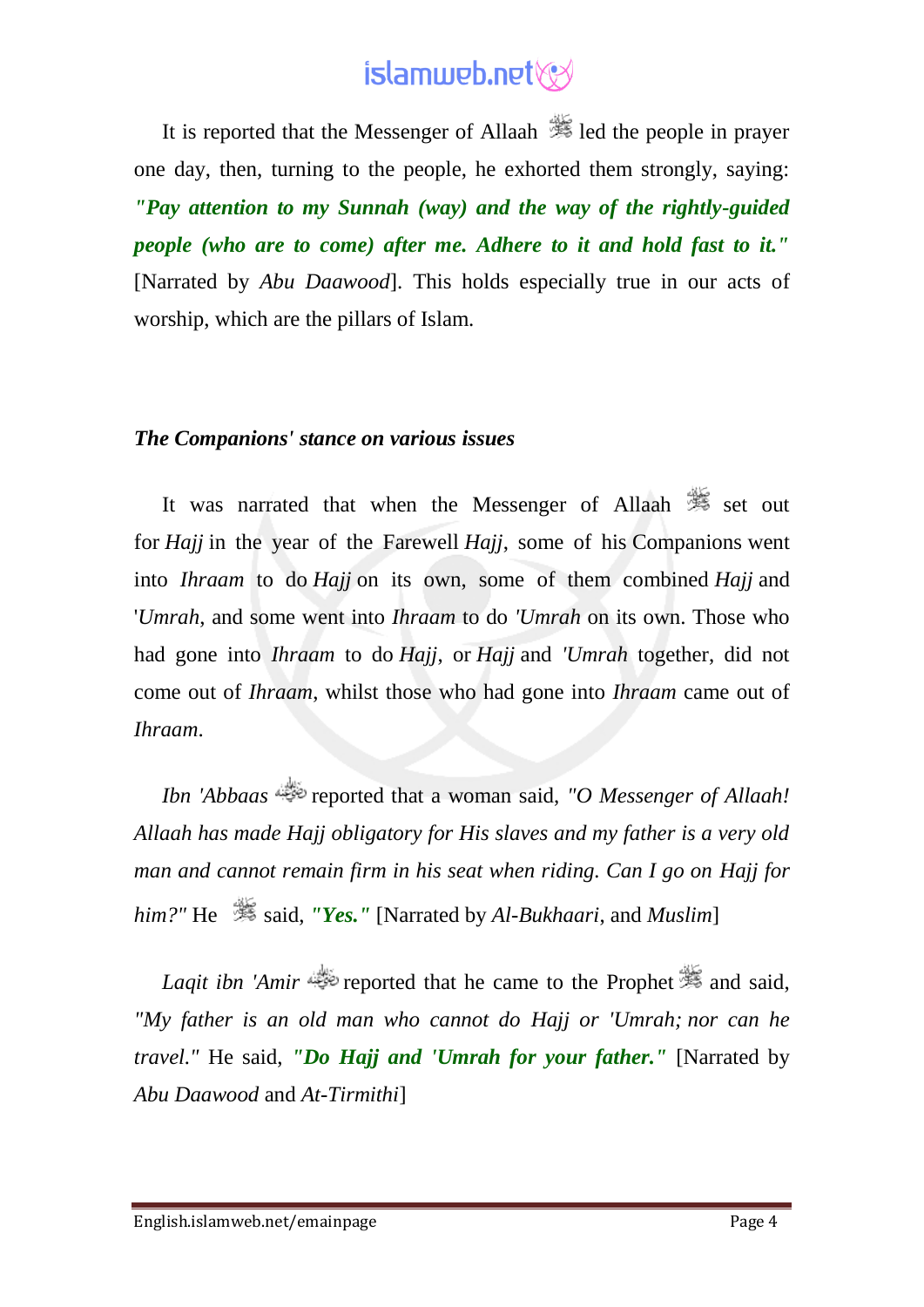*'Abdullaah bin Al-'Abbaas* said *that Al-Fadhl* (his brother), was riding behind Allaah's Apostle and a woman from the tribe of *Khath'am* came, and *Al-Fadhl* started looking at her and she started looking at him. The Prophet  $\frac{dS}{dx}$  turned *Al-Fadhl's* face to the other side. The woman said, *"O Allaah's Apostle! The obligation of Hajj enjoined by Allaah on His devotees has become due on my father and he is old and weak, and he cannot sit firm on the Mount; may I perform Hajj on his behalf?"* The Prophet  $\frac{d}{dx}$  replied, *"Yes, you may."* That happened during the Farewell Pilgrimage (of the Prophet).

*'Aa'ishah* said, *"O Allaah's Apostle! You performed 'Umrah but I did not."* He  $\ddot{\mathscr{E}}$  said: *"O 'Abdur-Rahmaan! Go along with your sister and let her perform 'Umrah from Tan'eem." 'Abdur-Rahman* made her ride over the pack-saddle of a she-camel and she performed *'Umrah*.

*'Abdullaah ibn Al-'Abbaas* said, *"The people of Yemen used to come for Hajj and used not to bring enough provisions with them and used to say that they depend on Allaah. On their arrival in Madeenah they used to beg the people, and so Allaah revealed:* **{***And take a provision (with you) for the journey, but the best provision is the fear of Allaah.***}***"* [Quran 2:197].

#### *Following the Sunnah*

It was narrated that *'Abdullaah ibn 'Umar* shoth, said, "Allaah's *Apostle made his camel sit (i.e. he dismounted) at Al-Batha' in Thul-*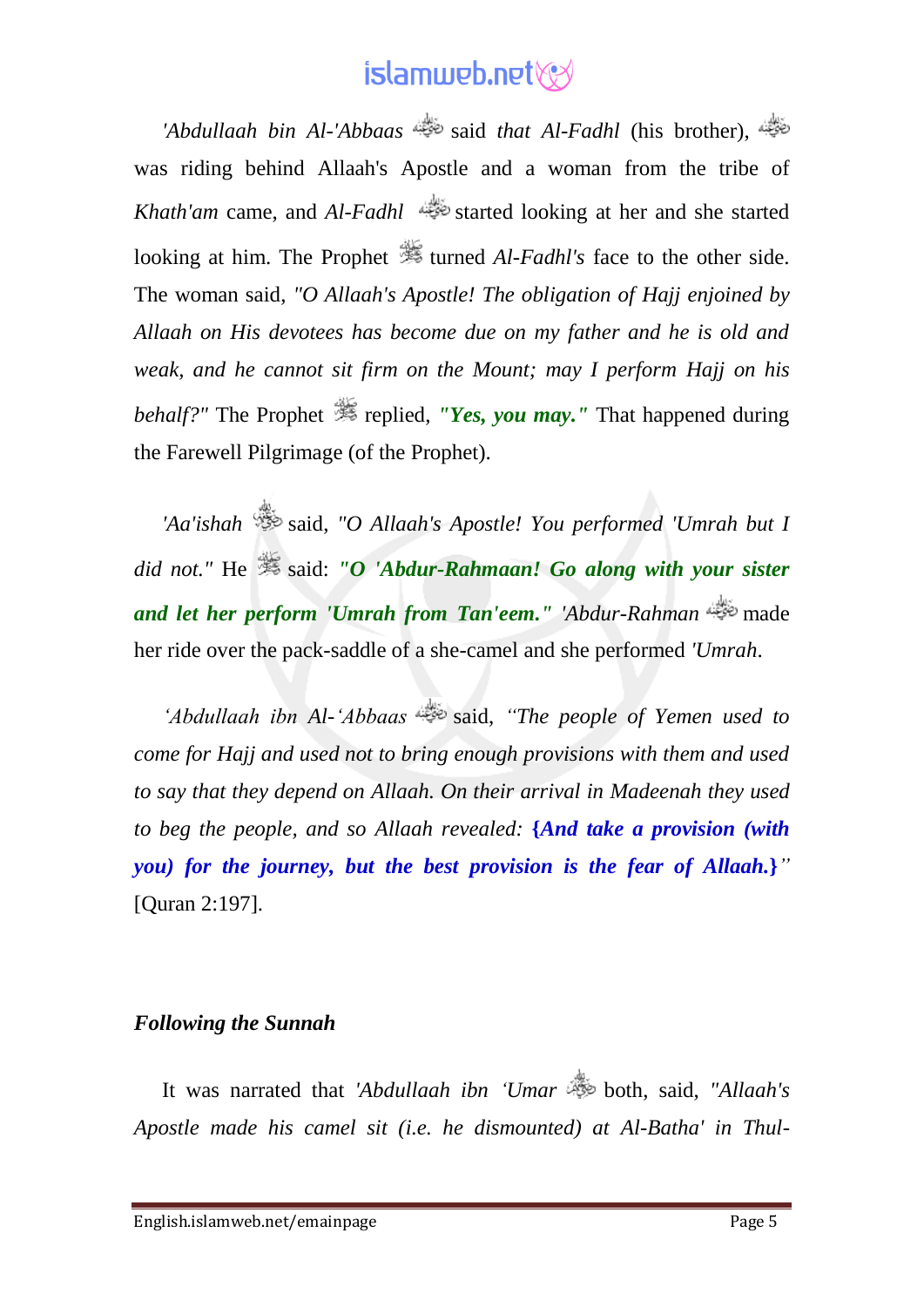*Hulaifah and offered the prayer." 'Abdullaah ibn 'Umar* both, used to do the same.

It was narrated that whenever *Ibn 'Umar* shoth, intended to go to Makkah, he used to oil himself with a sort of oil that had no pleasant smell, then he would go to the Mosque of *Thul- Hulayfah* and offer the prayer, and then ride. When he was mounted on his riding animal and stood up straight, he would proclaim the intention of assuming *Ihraam*, and he used to say that he had seen the Prophet  $\mathcal{F}$  doing the same.

*Anas bin Maalik* narrated that *'Ali* came to the Prophet from Yemen (to *Makkah*). The Prophet  $\frac{dE}{dx}$  asked 'Ali  $\frac{dE}{dx}$ : "With what *intention have you assumed Ihraam?"* Ali replied, *"I have assumed Ihraam with the same intention as that of the Prophet."* The Prophet  $\ddot{\mathscr{F}}$ . said: *"If I had not the Hadiyy with me I would have finished the Ihraam." Muhammad ibn Bakr* narrated extra from *Ibn Jurayj* saying, *"The Prophet said to Ali : "With what intention have you assumed the Ihraam, O Ali?" He replied, "With the same (intention) as that of the Prophet." The Prophet said: "Have a Hadiyy and keep your Ihraam as it is.""*

*Marwan ibn Al-Hakam* said, *"I saw 'Uthmaan and 'Ali . 'Uthmaan used to forbid people to perform Hajj-at-Tamattu' and Hajj-Al-Qiraan (Hajj and 'Umrah together), and when 'Ali saw (this act of 'Uthmaan's ), he assumed Ihraam for Hajj and 'Umrah together saying "Labbayk" for 'Umrah and Hajj, and said, "I will not leave the tradition of the Prophet on the saying of somebody.""*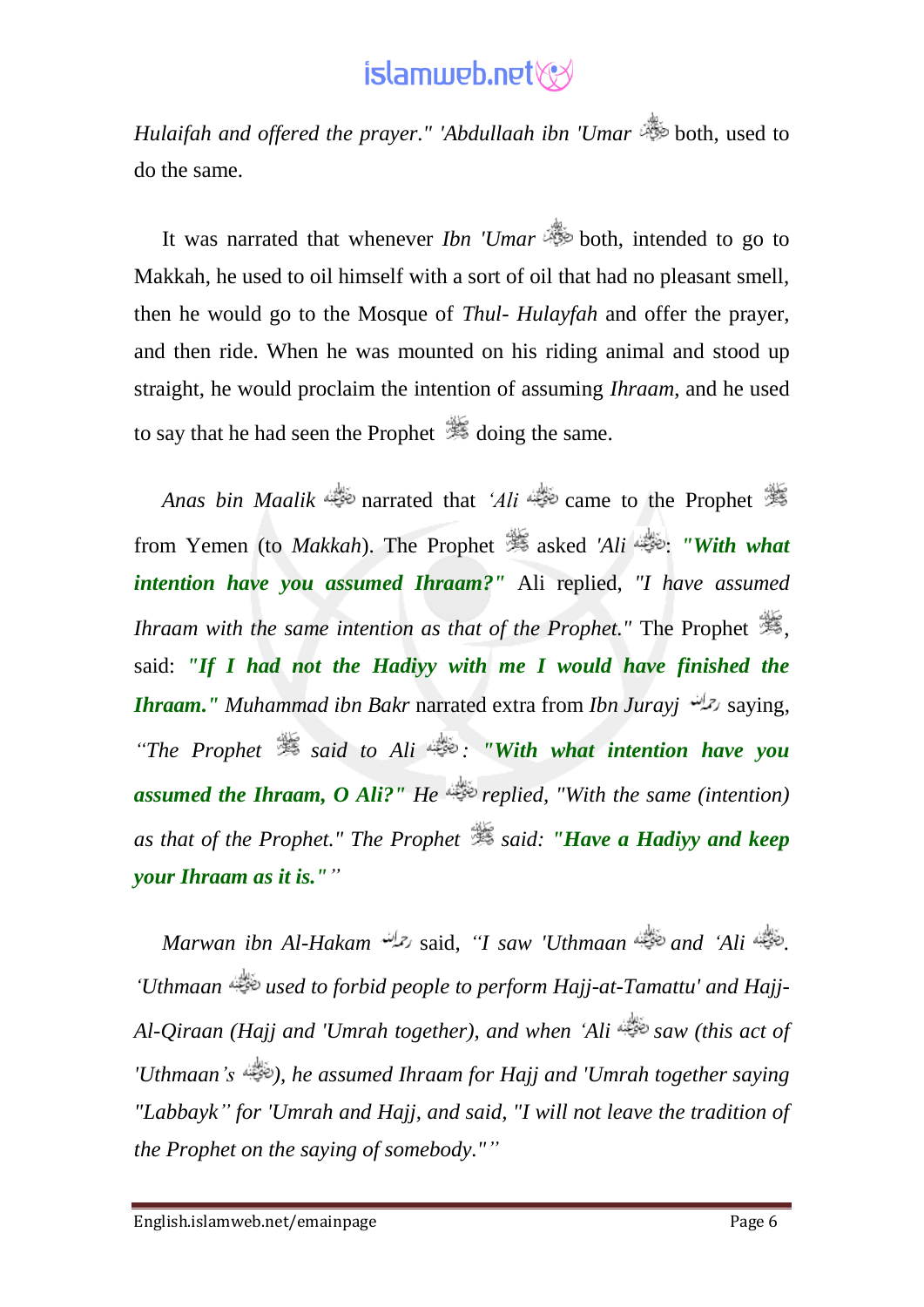*Shu'bah* narrated that *Abu Jamra Nasr* said, *"I intended to perform Hajj at-Tamattu' and the people advised me not to do so. I asked Ibn 'Abbaas regarding it and he advised me to perform Hajj at-Tammatu'. Later I saw in a dream someone saying to me, 'Hajj Mabroor (Hajj performed in accordance with the Prophet's tradition without committing sins and accepted by Allaah) and an accepted 'Umrah.' When I recounted my dream to Ibn 'Abbaas, he said, 'This is the tradition of Abul-Qaasim (the Prophet .' Then he said to me, 'Stay with me and I shall give you a portion of my property.' " I (Shu'bah) asked, "Why (did he invite you)?" He (Abu Jamra) said, "Because of the dream which I had seen."*

*Ibn 'Abbaas* both,  $\overset{\circ}{\Leftrightarrow}$  said,

*The people (of the Pre-lslamic Period) used to think that to perform 'Umrah during the months of Hajj was one of the major sins on earth. And also used to consider the month of Safar as a forbidden (i.e. sacred) month and they used to say, "When the wounds of the camel's back heal up (after they return from Hajj) and the signs of those wounds vanish and the month of Safar passes away then (at that time) 'Umrah is permissible for the one who wishes to perform it."* 

*On the morning of the 4<sup>th</sup> of Thul-Hijjah, the Prophet*  $\mathcal{F}$  and his *Companions reached Makkah, assuming Ihraam for Hajj and he ordered his companions to make their intentions of the Ihraam for 'Umrah only (instead of Hajj) so they considered his order as something great and were puzzled, and said, "O Allaah's Apostle! What kind (of finishing) of Ihraam is allowed?" The Prophet replied: "Finish the Ihraam completely like a non-Muhrim (you are allowed everything)."*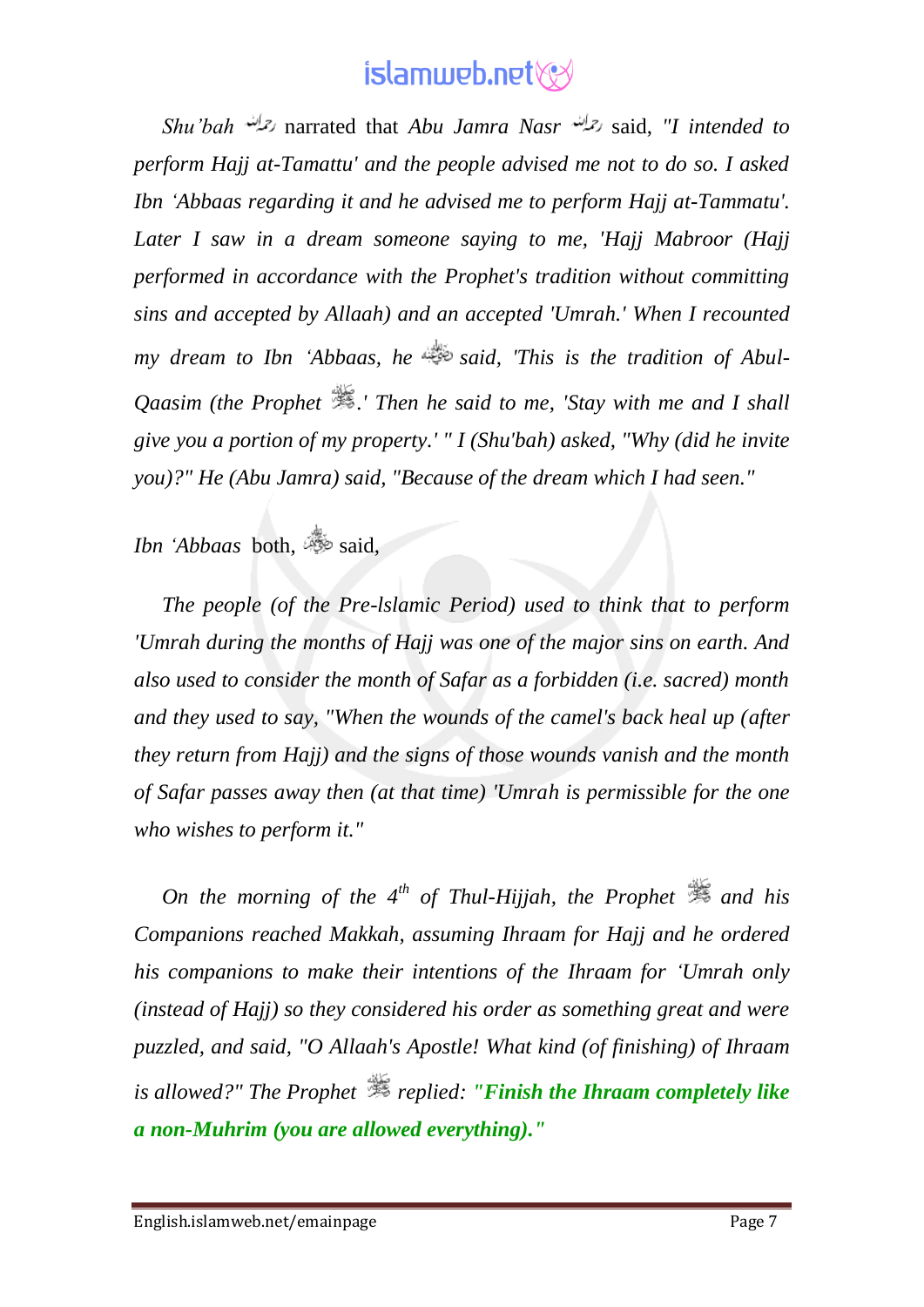*'Urwah* said*, "I asked Aa'ishah, "How do you interpret the statement of Allaah (which means):* **{***Verily! (the mountains) As-Safa and Al-Marwa are among the symbols of Allaah, and whoever performs the Hajj to the Ka'bah or performs Umra, it is not harmful for him to perform Tawaaf between them (Safa and Marwa)***}** *[Quran 2:158]. By Allaah! (it is evident from this revelation) there is no harm if one does not perform Tawaaf between Safa and Marwa."*

*'Aa'ishah* said, *"O, my nephew! Your interpretation is not correct. Had this interpretation of yours been correct, the statement of Allaah should have been, 'It is not harmful for him if he does not perform Tawaaf between them.' But in fact, this divine inspiration was revealed concerning the Ansaar who used to assume lhraam for worshipping an idol called "Manaat" which they used to worship at a place called Al-Mushallal before they embraced Islam, and whoever assumed Ihraam (for the idol), would consider it not right to perform Tawaaf between Safa and Marwah. When they embraced Islam, they asked Allaah's Apostle, sallallaahu 'alayhi wa sallam, regarding it, saying, "O Allaah's Apostle! We used to refrain from Tawaaf between Safa and Marwah." So Allaah revealed (what means):* **{***Verily; (the mountains) As-Safa and the Marwah are among the symbols of Allaah.***}***"* 

*'Aa'ishah* added, *"Surely, Allaah's Apostle set the tradition of Tawaaf between Safa and Marwah, so nobody is allowed to omit the Tawaaf between them."* 

Later on I (*'Urwah* told *Abu Bakr bin 'Abdur-Rahman* (of *'Aa'ishah's* narration) and he said, *'I have not heard of such information, but I heard learned men saying that all the people, except those whom 'Aa'ishah*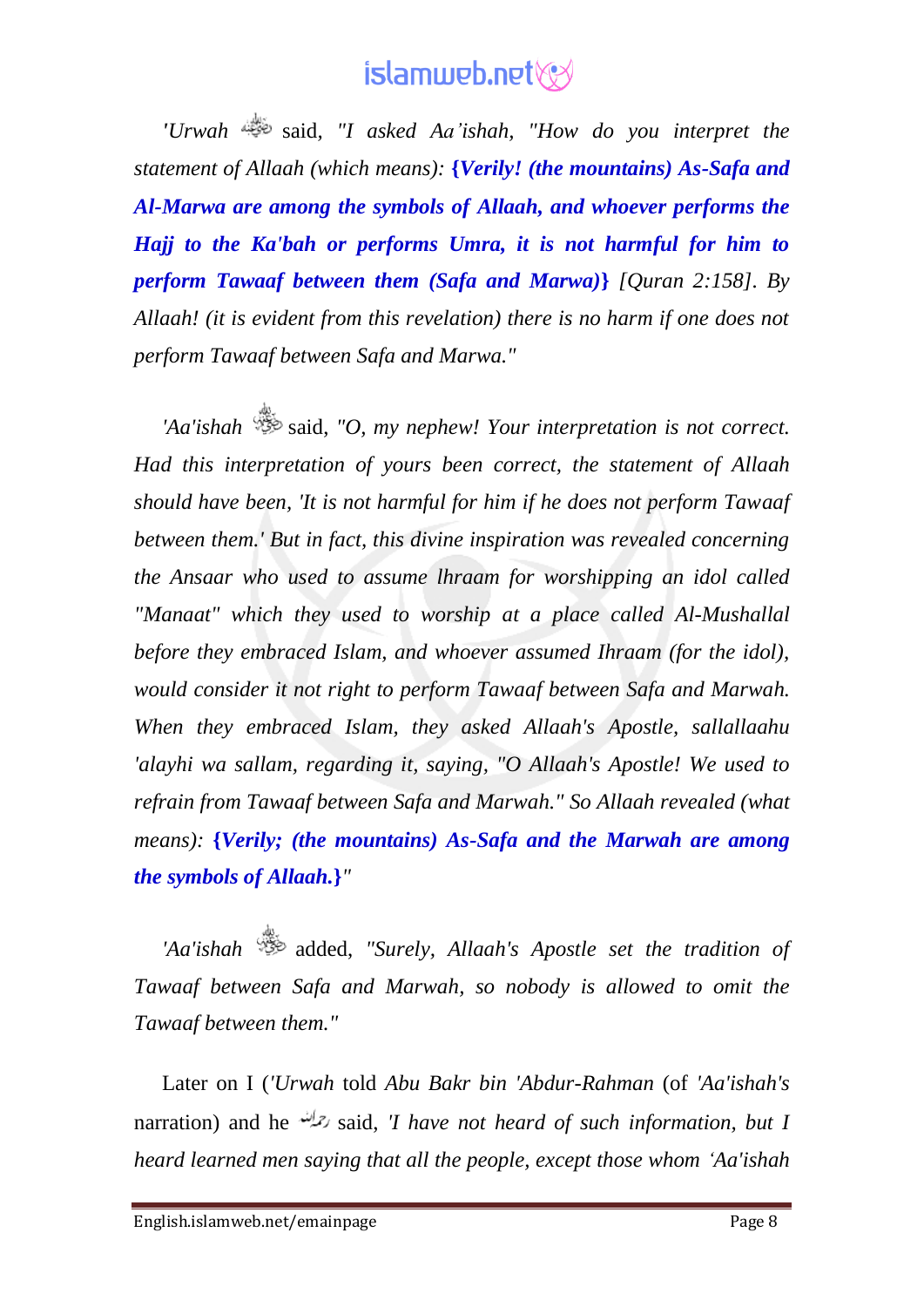*mentioned and who used to assume lhraam for the sake of Manaat, used to perform Tawaaf between Safa and Marwah. When Allaah referred to the Tawaaf of the Ka'bah and did not mention Safa and Marwah in the Quran, the people asked, 'O Allaah's Apostle! We used to perform Tawaaf between Safa and Marwah and Allaah has revealed (the verses concerning) Tawaaf of the Ka'bah and has not mentioned Safa and the Marwah. Is there any harm if we perform Tawaaf between Safa and the Marwah?'* 

*So Allaah revealed (what means):* **{***Verily the Safa and the Marwah are among the symbols of Allaah.***}**

*Abu Bakr said, "It seems that this verse was revealed concerning the two groups, those who used to refrain from Tawaaf between Safa and Marwah in the Pre-lslamic Period of ignorance, and those who used to perform the Tawaaf then, and after embracing Islam they refrained from the Tawaaf between them as Allaah had enjoined Tawaaf of the Ka'bah and did not mention Tawaaf (of the Safa and the Marwah) till later after mentioning the Tawaaf of the Ka'bah.'"*

It is narrated that *Ibn 'Umar* said, *"When Allaah's Apostle performed the first Tawaaf he did Raml in the first three rounds and then walked in the remaining four rounds (of Tawaaf of the Ka'bah), whereas in performing Tawaaf between the Safa and the Marwah he used to run in the midst of the rain-water passage.* The narrator was asked, *"Did '*Abdullaah *(bin 'Umar) used to walk steadily on reaching the Yemenite Corner?"* He replied, *"No, unless people were crowded at the Corner; otherwise he would not leave it without touching it."*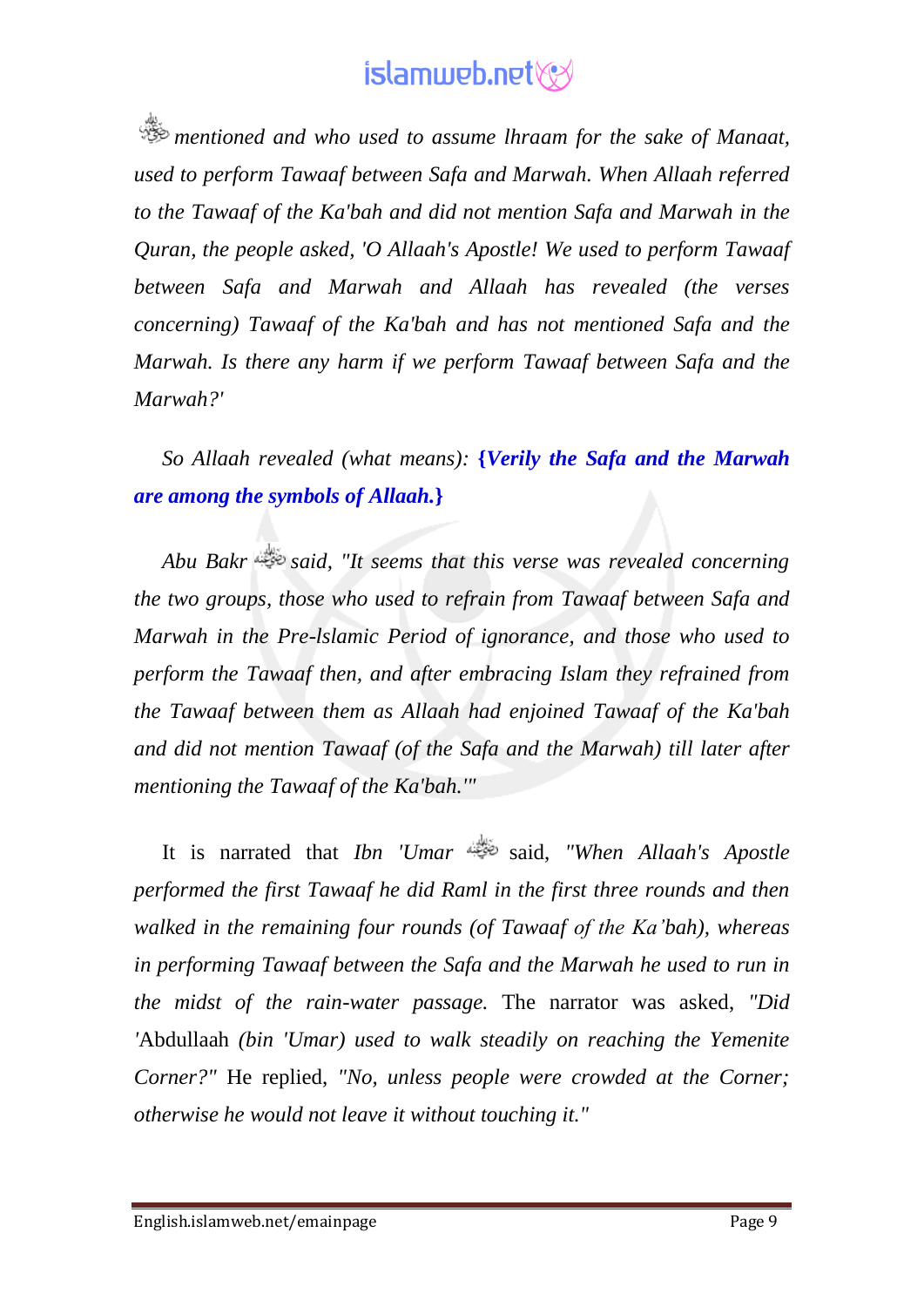*Anas bin Maalik* was asked, while he was proceeding from *Mina* to *'Arafaat*, *"What did you used to do on this day when you were with Allaah's Apostle?" Anas* said, *"Some of us used to recite Talbiyah and nobody objected to that, and others used to recite Takbeer and nobody objected to that."*

It is narrated that *Abdul Malik*, the Caliph at the time of narration, wrote to *Al-Hajjaaj* that he should not differ from *Ibn 'Umar* suboth, during *Hajj*. On the Day of *'Arafaat*, when the sun declined at midday, Ibn 'Umar came along and shouted near Al-*Hajjaaj's* cotton (cloth) tent. *Al-Hajjaaj* came out, wrapping himself with a waist-sheet dyed with safflower, and said, "O Abu Abdur-Rahman! What is the matter?" He said, "If you *want to follow the Sunnah of the Prophet ) then proceed (to 'Arafaat)." Al-Hajjaaj* asked, *"At this very hour?" Ibn 'Umar* said, *"Yes." Al-Hajjaaj* replied, *"Please wait for me till I pour some water over my head (i.e. take a bath) and come out.*" Then *Ibn 'Umar* dismounted and waited till *Al-Hajjaaj* came out. So *Al-Hajjaaj* walked in between *Ibn 'Umar* and his son. His son said to him, *"If you want to follow the Sunnah then deliver a brief sermon and hurry up for the stay at 'Arafaat."* He started looking at *'Abdullaah* (*Ibn 'Umar*) inquiringly, and when 'Abdullaah noticed that, he said that he had told the truth.

It is narrated that *Ibn 'Umar* intended to perform *Hajj* in the year of the *Hajj* of *Al-Harooriyah* during the rule of *Ibn Az-Zubayr* . Some people said to him, *"It is very likely that there will be a fight among the people, and we are afraid that they might prevent you (from performing Hajj)."* He replied, *"Verily, in Allaah's Apostle there is a good*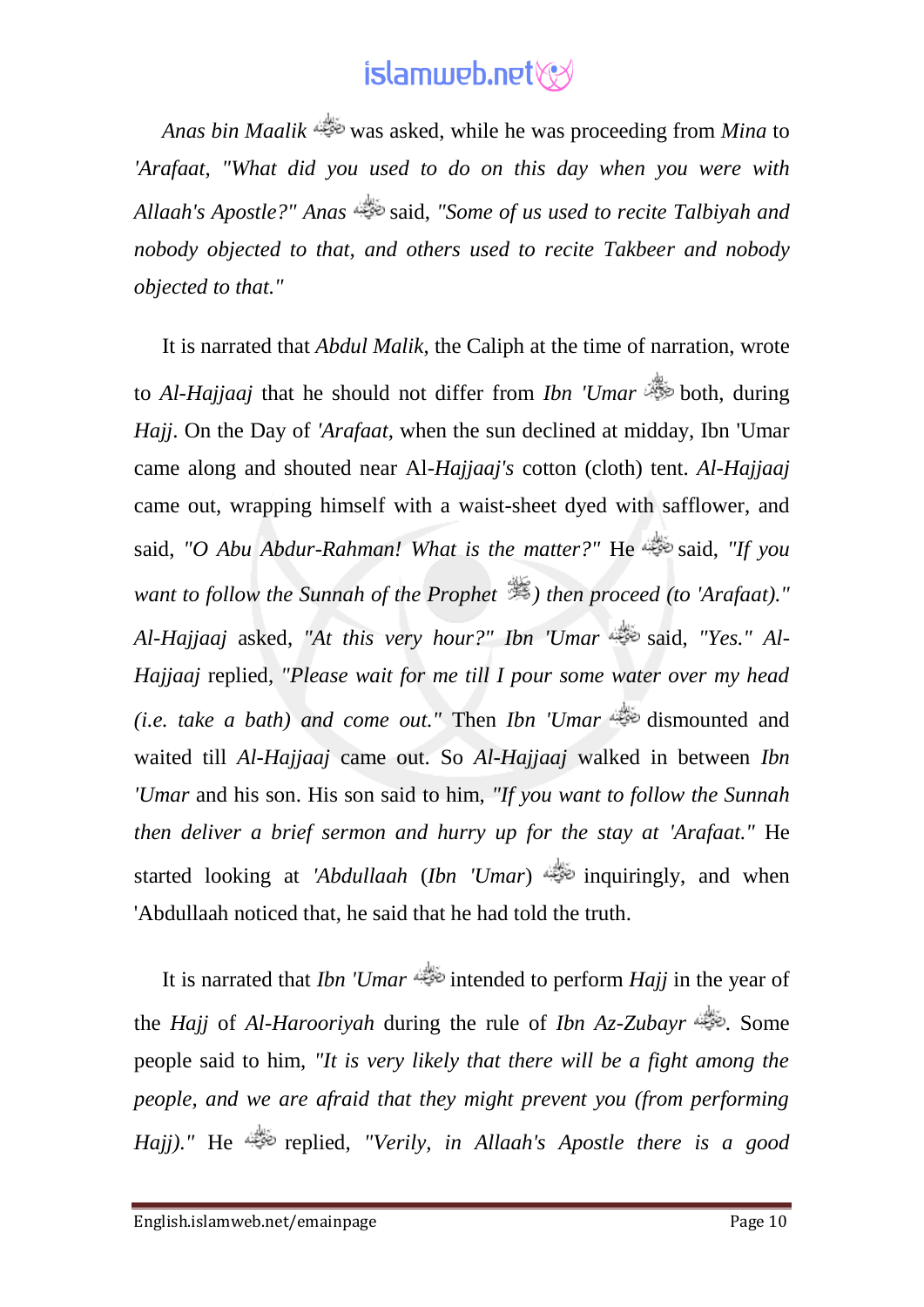*example for you (to follow). In this case I would do the same as he had done. I make you witness that I have intended to perform 'Umrah."* When he *reached Al-Baida*, he said, *"The conditions for both Hajj and 'Umrah are the same. I make you witness that I have intended to perform Hajj along with 'Umrah."* After that, he took a garlanded *Hadi* (to *Makkah*) which he bought (on the way).

When he reached (*Makkah*), he performed *Tawaaf* of the *Ka'bah* and of the Safa (and the *Marwah*) and did not do more than that. He did not make permissible for himself the things which were unlawful for a *Muhrim* till it was the Day of *Nahr* (sacrifice), when he shaved and slaughtered (the sacrifice) and considered sufficient his first *Tawaaf* (between the *Safa* and the *Marwah*), as a *Sa'y* for his *Hajj* and *'Umrah* both. He then said, *"The Prophet used to do that."*

*Abu Moosa* said, *'I came upon Allaah's Apostle when he was at Al-Bat-haa'. He asked me: "Have you intended to perform the Hajj?" I replied in the affirmative. He asked: "For what have you assumed lhraam?" I replied," I have assumed Ihraam with the same intention as that of the Prophet." The Prophet said: "You have done well! Go and perform Tawaaf round the Ka'bah and between the Safa and the Marwah." Then I went to one of the women of Bani Qays and she took out lice from my head. Later, I assumed the Ihraam for Hajj. So, I used to give this verdict to the people till the caliphate of 'Umar. When I told him about it, he said, "If we take (follow) the Holy Book, then it orders us to complete Hajj and 'Umrah (Hajj at-Tamattu') and if we follow the tradition of Allaah's Apostle then Allaah's Apostle did not finish his lhraam till the*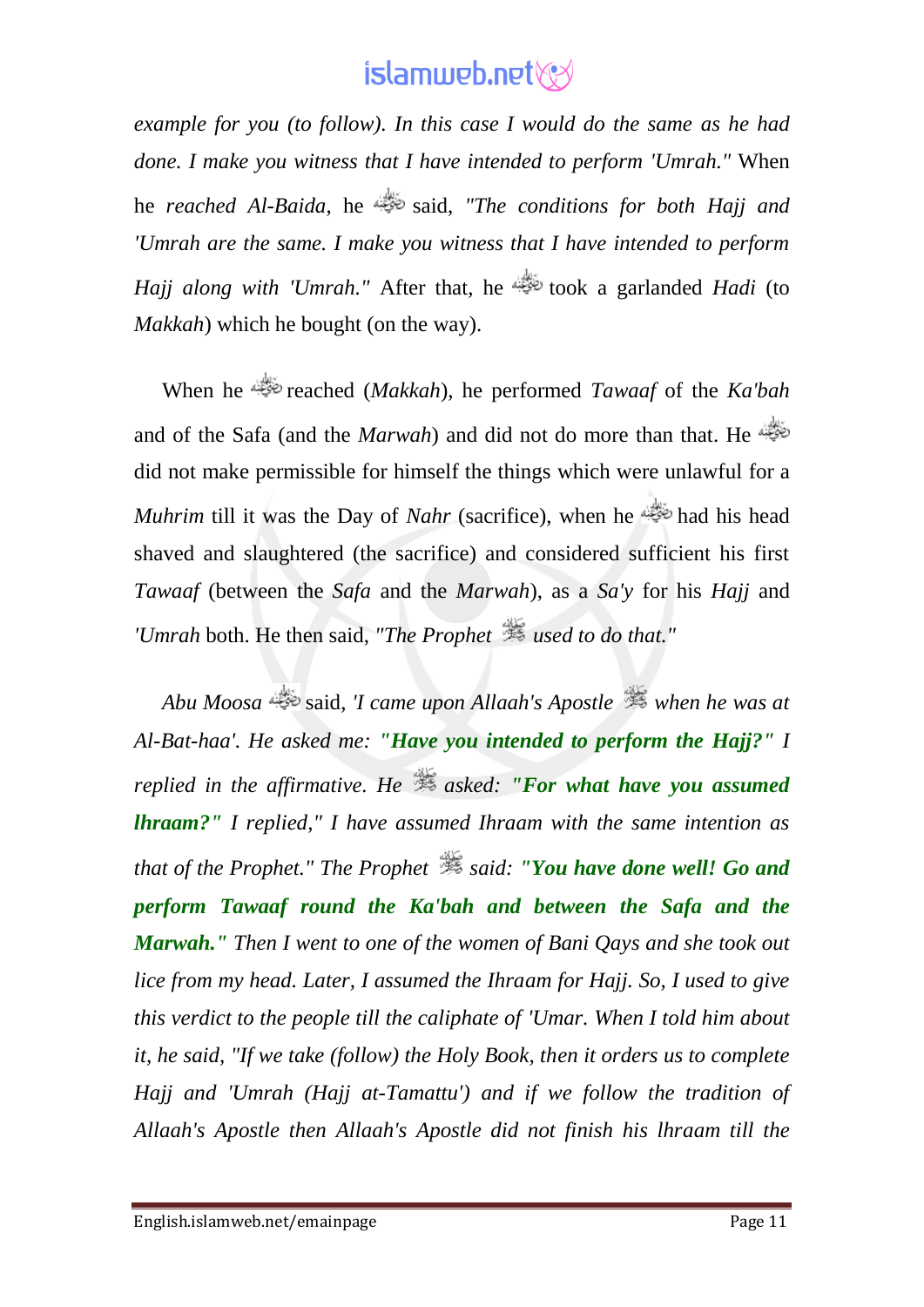*Hadiyy had reached its destination (had been slaughtered) (i.e. Hajj al Qiraan)."'*

It is narrated that *Habbar ibn Al-Aswad* arrived on the day of sacrifice while *'Umar ibn Al-Khattab* was sacrificing his animal, and said, *"O Amir Al-Mu'mineen, we made a mistake in our reckoning and we thought that today was the day of 'Arafah." 'Umar* said, *"Go to Makkah, you and whoever else is with you, and do Tawaaf and sacrifice your animal if you have one with you. Then shave or cut your hair and return home. Then, in another year, do Hajj and sacrifice an animal, and if you cannot find one, fast three days on Hajj and seven when you return home."*

It is narrated that when *'Abdullaah bin 'Umar* set out for *Makkah* with the intention performing *'Umrah* in the period of the *Fitnah* (affliction), he said, *"If I should be prevented from reaching the Ka'bah, then I would do the same as we did while in the company of Allaah's Apostle."* So, he assumed the *Ihraam* for *'Umrah* since the Prophet  $\frac{1}{200}$  had assumed the *Ihraam* for *'Umrah* in the year of *Al-Hudaibiyah*. Then *Abdullaah bin 'Umar* thought about it and said, *"The conditions for both Hajj and 'Umrah are similar."* He then turned towards his companions and said, "*The conditions of both Hajj and 'Umrah are similar and I make you witnesses that I have made the performance of Hajj obligatory for myself along with 'Umrah."* He then performed one *Tawaaf* (between *Safa* and *Marwah*) for both of them (i.e. *Hajj* and *'Umrah*) and considered that to be sufficient for him and offered a *Hadiyy*.

*Abu Jamrah* asked *Ibn Al-'Abbaas* about *Hajj at-Tamattu*'. He ordered me to perform it. I asked him about the *Hadi* (sacrifice). He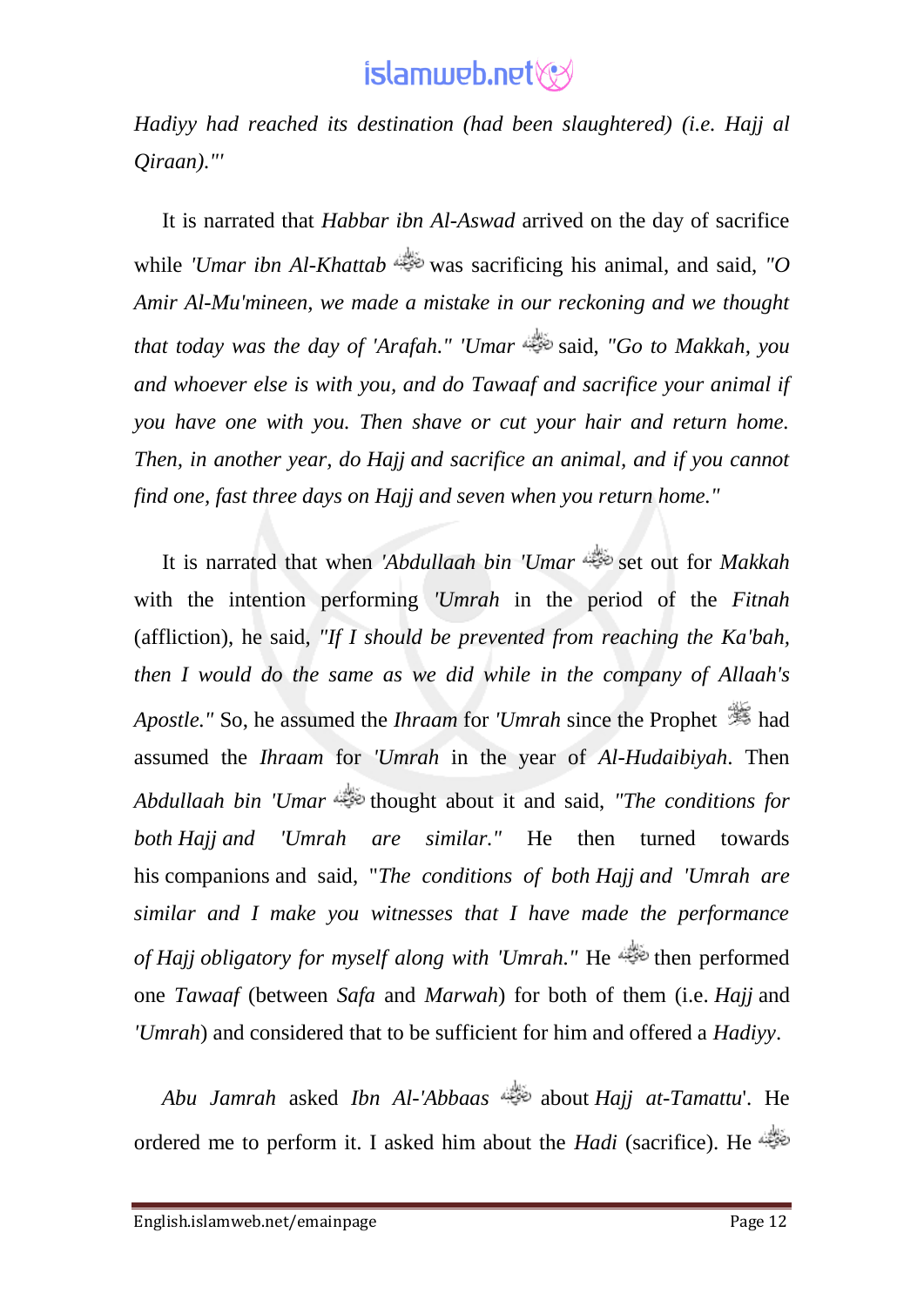said, *"You have to slaughter a camel, a cow or a sheep, or you may share the Hadi with the others."* It seemed that some people disliked it (*Hajj at-Tamattu'*). I slept and dreamt as if a person was announcing, "*Hajj Mabroor* and accepted *Mut'ah* (*Hajj-At-Tamattu'*)." I went to *Ibn Al- 'Abbaas* and narrated it to him. He said, *"Allaah is Greater. (That was) the tradition of Abu Al-Qasim (i.e. Prophet).*"

It is narrated that *'Imraan* said, *"We performed Hajj at-Tamattu' in the lifetime of Allaah's Apostle and then the Quran was revealed (regarding Hajj at-Tamattu') and everybody said whatever they wished (regarding Hajj at-Tamattu') according his own opinion."*

*'Abdullaah ibn 'Umar* narrated that *'Umar ibn Al-Khattab* said, *"Keep your Hajj separate from your 'Umrah; that way your Hajj will be more complete; and your 'Umrah will be more complete if you do it outside of the months of the Hajj."*

It is narrated that *'Abdullaah ibn 'Umar* is both, said, "Allaah's *Apostle made his camel sit (i.e. he dismounted) at Al-Batha' in Thul-Hulaifah and offered the prayer." 'Abdullaah ibn 'Umar* used to do the same.

It is also narrated that *'Abdullaah ibn 'Umar* said, *"By Allaah, I would rather do 'Umrah before Hajj and sacrifice an animal than do 'Umrah after Hajj in the month of Thul-Hijjah."*

It is also narrated that when *'Abdullaah ibn 'Umar* had finished the fast of *Ramadhaan* and intended to do *Hajj*, he would not cut his hair or beard at all until he had done *Hajj*.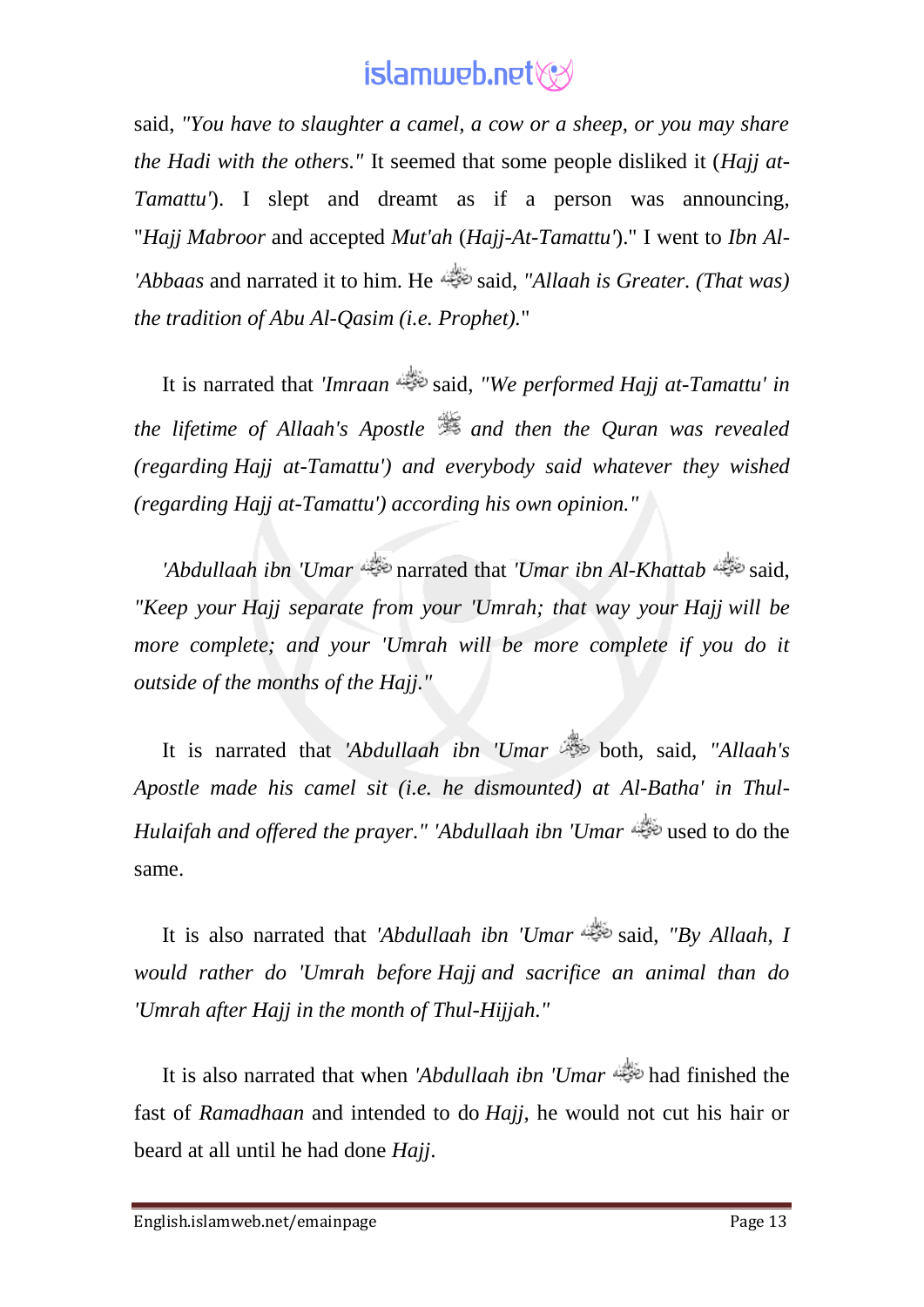It is narrated that *Abu Hurayrah* said, *"On the Day of Nahr (10th of Thul-Hijjah, in the year prior to the last Hajj of the Prophet when Abu Bakr was the leader of the pilgrims in that Hajj). Abu Bakr sent me along with other announcers to Mina to make a public announcement, "No pagan is allowed to perform Hajj after this year and no naked person is allowed to perform the Tawaaf around the Ka'bah. Then Allaah's Apostle sent 'Ali to read out the Surat Bara'a (At-Tawbah) to the people; so he made the announcement along with us on the day of Nahr in Mina, "No pagan is allowed to perform Hajj after this year and no naked person is allowed to perform the Tawaaf around the Ka'bah."*

Once, *Muhammad bin Abdur-Rahman bin Nawfal Al-Qurashi* asked *'Urwah bin Az-Zubair* (regarding the *Hajj* of the Prophet ). *'Urwah* replied, *"Aa'ishah narrated, 'When the Prophet reached Makkah, the first thing he started with was the ablution, then he performed Tawaaf of the Ka'bah and his intention was not 'Umrah alone (but Hajj and 'Umrah together). Later, Abu Bakr and I performed Hajj and the first thing he started with was Tawaaf of the Ka'bah and it was not 'Umrah alone (but Hajj and 'Umrah together). And then 'Umar did the same. Then 'Uthmaan performed the Hajj and the first thing he started with was Tawaaf of the Ka'bah and it was not 'Umrah alone. And then Mu'awiyah and 'Abdullaah ibn 'Umar did the same. I performed Hajj with Ibn Az-Zubayr and the first thing he started with was Tawaaf of the Ka'bah and it was not 'Umrah alone, (but Hajj and 'Umrah together). Then I saw the Muhajiroon (Emigrants) and Ansaar doing the same and it was not 'Umrah alone. And the last person I saw doing the*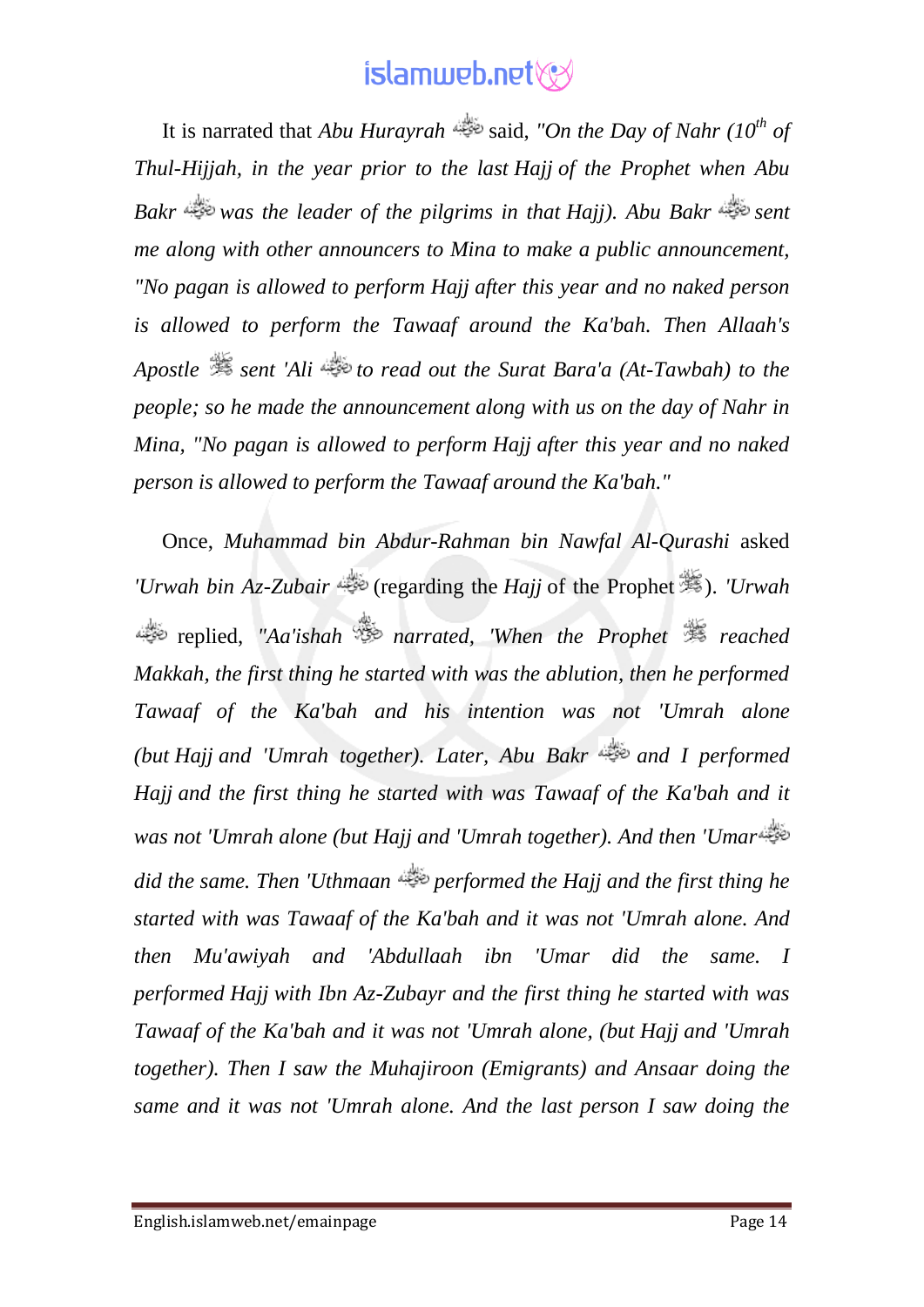*same was Ibn 'Umar and he did not do another 'Umrah after finishing the first.* 

*Now here is Ibn 'Umar present amongst the people! They neither ask him nor anyone of the previous ones. And all these people, on entering Makkah, would not start with anything unless they had performed Tawaaf of the Ka'bah, and would not finish their Ihraam. And no doubt, I saw my mother and my aunt, on entering Makkah doing nothing before performing Tawaaf of the Ka'bah, and they would not finish their lhraam. And my mother informed me that she, her sister, Az-Zubayr and such and such persons had assumed lhraam for 'Umrah and after passing their hands over the Corner (the Black Stone) (i.e. finishing their 'Umrah) they finished their Ihraam."*

It is narrated that *'Abdullaah ibn Al-'Abbaas* said, "*A woman from the tribe of Juhaina came to the Prophet and said, "My mother had vowed to perform Hajj but she died before performing it. May I perform Hajj on my mother's behalf?" The Prophet*  $\frac{dS}{dx}$  *replied: "Perform Hajj on her behalf. Had there been a debt on your mother, would you have paid it or not? So, pay Allaah's debt, as He has more right to be paid.""*

*'Ubaidullah* was asked about *Al-Mahassab*. *'Ubaidullah* said, *"Nafi' said, 'Allaah's Apostles, 'Umar and Ibn 'Umar camped there.'* Nafi' added, *'Ibn Umar used to offer the Thuhr and 'Asr prayers at it (i.e. Al-Mahassab).' I think he mentioned the Maghrib prayer also. I said, "I don't doubt about 'Ishaa' (i.e. he used to offer it there also), and he used*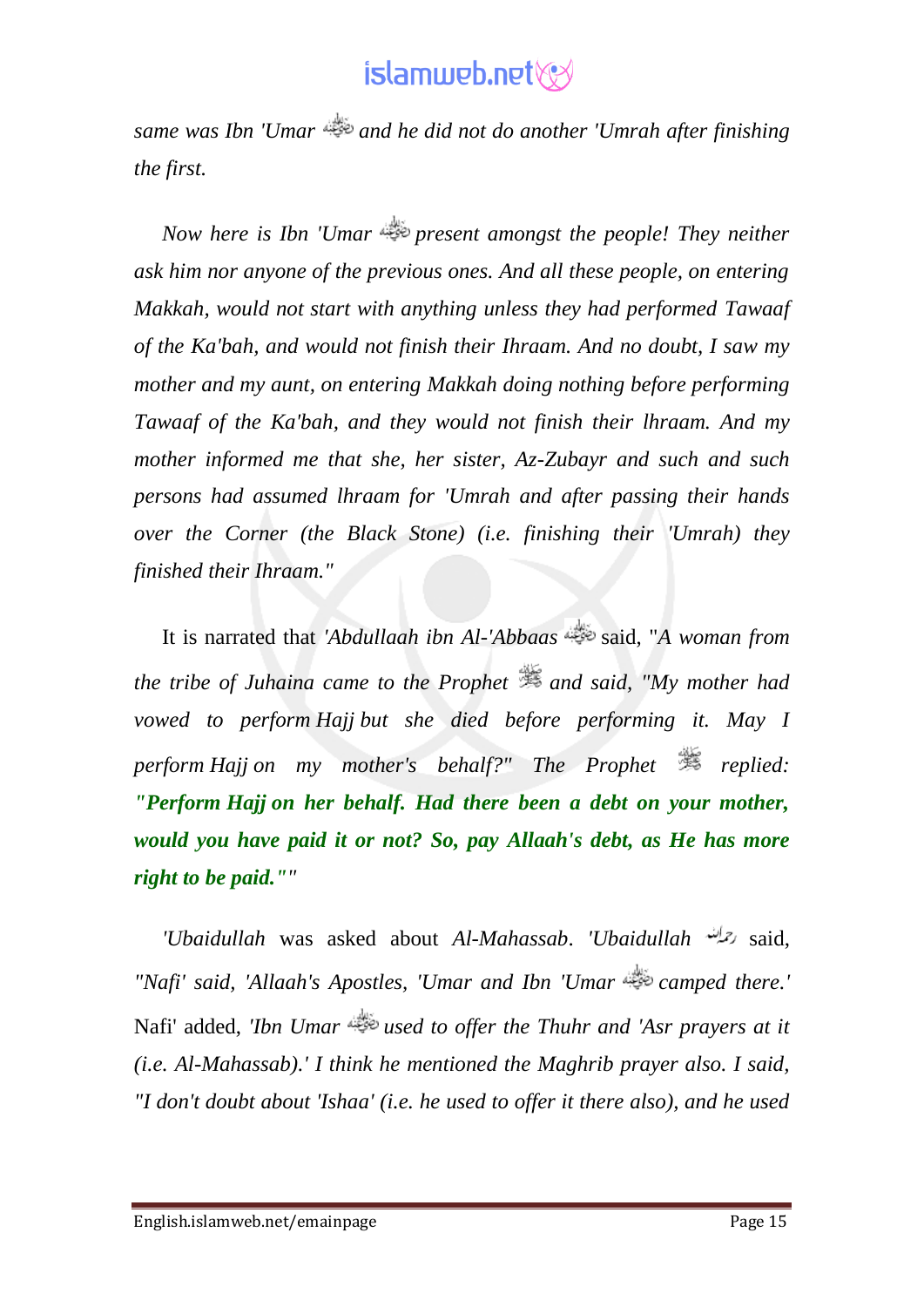*to sleep there for a while. He used to say, 'The Prophet used to do the same.' "*

It is narrated that *Ibn 'Umar* used to spend the night at *Thee-Tuwa* in between the two *Thaniyas*, and then he would enter *Makkah* through the *Thaniya* which is at the higher region of *Makkah*. Whenever he came to *Makkah* for *Hajj* or *'Umrah*, he never made his she-camel kneel down except near the gate of the *Masjid* (Sacred Mosque) and then he would enter (it) and go to the Black (Stone) Corner and start from there circumambulating the *Ka'bah* seven times: hastening in the first three rounds (*Raml*) and walking in the last four. On finishing, he would offer two *Rak'aat* prayer and set out to perform *Tawaaf* between the Safa and the Marwah before returning to his dwelling place. On returning (to *Madeenah*) from *Hajj* or 'Umrah, he used to make his camel kneel down at *Al-Batha* which is at *Thul-Hulaifah*, the place where the Prophet  $\frac{dE}{dt}$  used to make his camel kneel down.

*Anas ibn Maalik* was asked, *"Tell me something you have observed about the Prophet concerning where he offered the Thuhr prayer on the Day of Tarwiyah (8th Dhul-Hijjah)." Anas* replied, "*He offered it at Mina."* He was asked, "*Where did he offer the 'Asr prayer on the Day of Nafr (day of departure from Mina)?"* He replied, *"At Al-Abtah,"* and added, *"You should do as your leaders do."*

It is narrated that *'Abdullaah ibn 'Umar* used to do *Rami* of the *Jamrat ad-Dunya* with seven small pebbles and used to recite *Takbeer* on throwing each stone. He, then, would proceed further till he reached the level ground, where he would stay for a long time, facing the *Qibla*h to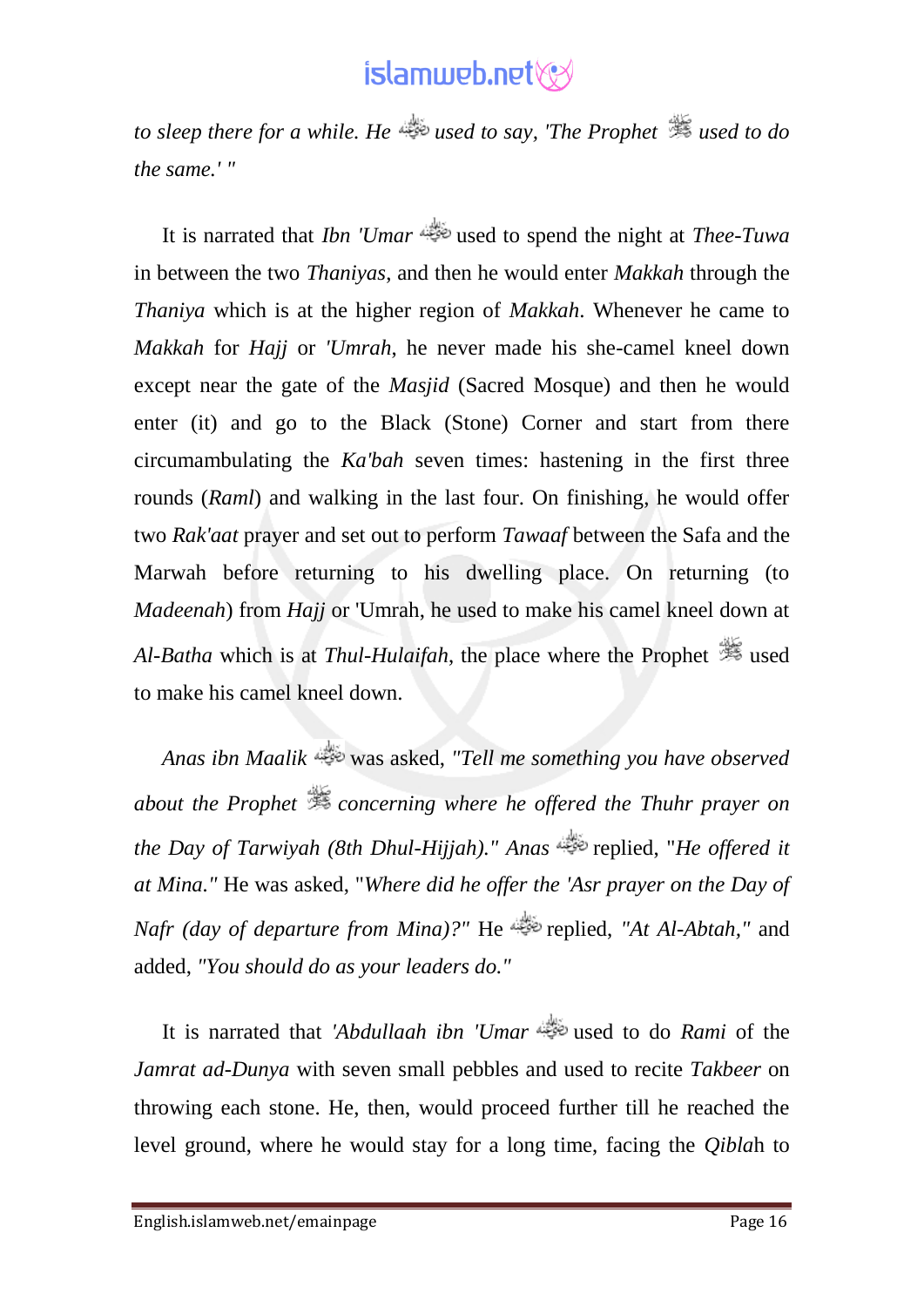invoke (Allaah) while raising his hands. Then he would do *Rami* of the *Jamrat Al-Wusta* similarly and would go to the left towards the level ground, where he would stand for a long time facing the *Qiblah* to invoke (Allaah) while raising his hands. Then he would do *Rami* of the *Jamrat Al-Aqabah* from the middle of the valley, but he would not stay by it. Ibn 'Umar used to say, *"I saw Allaah's Apostle doing so."*

In another narration, *Ibn 'Umar* used to do *Rami* of the *Jamrat ad-Dunya* (the *Jamrah* near the *Kheef* mosque) with seven small stones and used to recite *Takbeer* on throwing every pebble. He then would go ahead till he reached the level ground where he would stand facing the *Qiblah* for a long time to invoke (Allaah) while raising his hands (while invoking). Then he would do *Rami* of the *Jamraat Al-Wusta* (middle *Jamrah*) and then he would go to the left towards the middle ground, where he would stand facing the *Qiblah*. He would remain standing there for a long period to invoke (Allaah) while raising his hands, and would stand there for a long period. Then he would do *Rami* of the *Jamrat Al-Aqabah* from the middle of the valley, but he would not stay by it, and then he would leave and say, "*I saw the Prophet doing so."*

*Al-Amash* said, *"I heard Al-Hajjaaj saying on the pulpit, "The Soorah in which Al-Baqarah (the cow) is mentioned and the Soorah in which the family of 'Imraan is mentioned and the Soorah in which the women (An-Nisaa') is mentioned." I mentioned this to Ibrahim, and he said, Abdur-Rahmaan bin Yazeed told me, 'I was with Ibn Mas'ood when he did the Rami of the Jamrat Al-Aqabah. He went down the middle of the valley, and when he came near the tree (which was near the Jamrah) he stood opposite to it and threw seven small pebbles and said, 'Allaahu Akbar' on*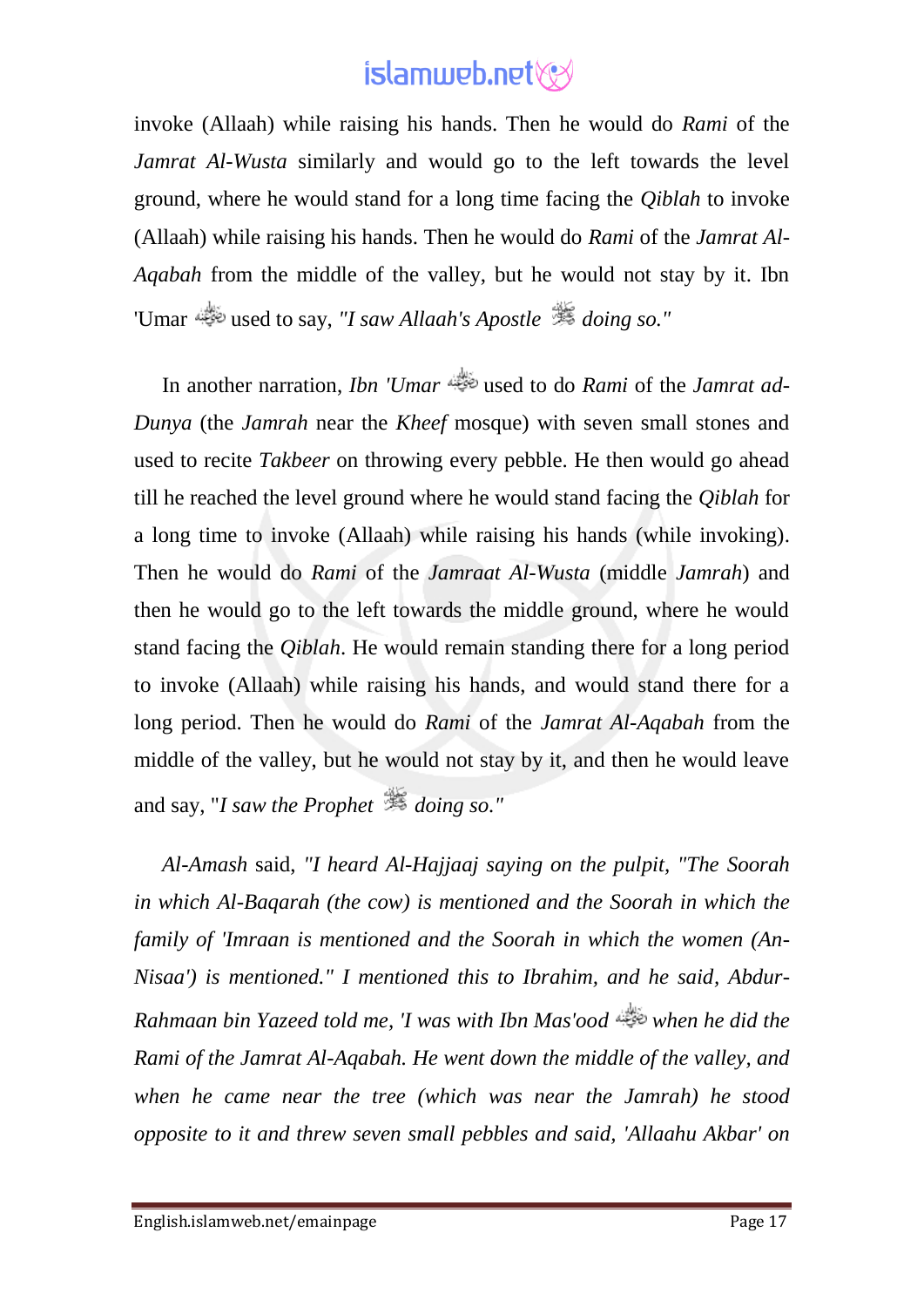*throwing every pebble.' Then he said, 'By Him except Whom none has the right to be worshipped, here (at this place) stood the one on whom Soorat Al-Baqarah was revealed (i.e. Allaah's Apostle ).'" Ibn 'Umar* said that the Prophet  $\frac{36}{25}$  allowed (as above).

*Ibn 'Umar* said that *Al-'Abbaas* asked permission of the Prophet  $\frac{36}{26}$  to stay at *Makkah* during the nights of *Mina* in order to provide water to the people, so the Prophet **allowed** him.

*Ibn 'Umar* was asked, *"When should I do the Rami of the Jimaar?"* He replied, *"When your leader does."* The same question was asked of him again. He replied, *"We used to wait till the sun declined and then we would do the Rami (i.e. on the 11th and 12th of Thul-Hijjah)."*

*Abdur-Rahmaan ibn Yazeed* narrated, *"'Abdullaah did the Rami from the middle of the valley. So, I said, 'O, Abu Abdur-Rahmaan! Some people do the Rami (of the Jamrah) from above it (i.e. from the top of the valley).' He said, 'By Him except whom none has the right to be worshipped, this is the place from where the one on whom Soorat Al-Baqarah was revealed (i.e. Allaah's Apostle) did the Rami.'"* In another narration by *Abdur-Rahmaan ibn Yazeed*, he said, *"When Abdullaah reached the big Jamrah (i.e. Jamrat Al-Aqabah) he kept the Ka'bah on his left side and Mina on his right side and threw seven pebbles (at the Jamrah) and said, "The one on whom Soorat Al-Baqarah was revealed (i.e. the Prophet ) had done the Rami similarly."* In yet another narration, *Abdur-Rahmaan ibn Yazeed* said, *"I performed Hajj with Ibn Mas'ood , and saw him doing Rami of the big Jamrah (Jamrat Al-Aqabah)*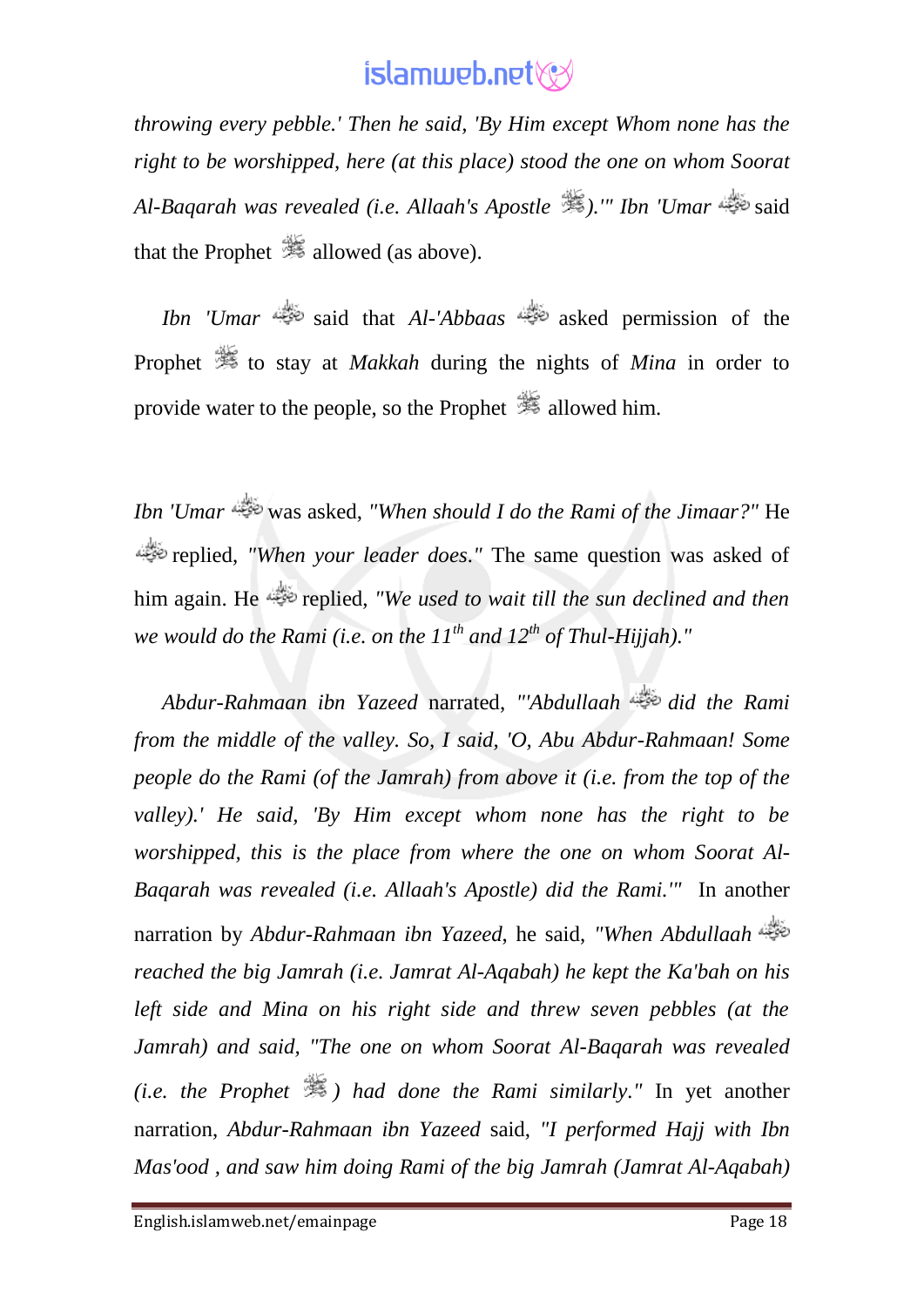*with seven small pebbles, keeping the Ka'bah on his left side and Mina on his right. He then said, "This is the place where the one on whom Soorat Al-Baqarah was revealed (i.e. Allaah's Apostle ) stood."*

*'Ikrimah* narrated that *Ibn Al-'Abbaas* said, *"Allaah's Apostle, delivered a sermon on the Day of Nahr, and said: 'O people! (Tell me) what is the day today?' The people replied, 'It is the forbidden (sacred) day.' He asked again: 'What town is this?' They replied, 'It is the forbidden (sacred) town.' He asked: 'Which month is this?' They replied, 'It is the forbidden (sacred) month.' He*  $\mathcal{L}$  *said: 'No doubt! Your blood, your properties, and your honor are sacred to one another like the sanctity of this day of yours, in this (sacred) town (Makkah) of yours, in this month of yours.' The Prophet repeated his statement again and again. After that he raised his head and said: 'O Allaah! Haven't conveyed (Your Message) to them'. Haven't I conveyed Your Message to them?' Ibn Al-'Abbaas* added, *"By Him in Whose Hand my soul is, the following was his will (Prophet's will) to his followers. It is incumbent upon those who are present to convey this information to those who are absent. Beware; don't renegade (as) disbelievers (turn into infidels) after me, striking the necks (cutting the throats) of one another.' "*

*Abu Hurayrah* narrated that Allaah's Apostle said: *"O Allaah! Forgive those who get their heads shaved."* The people asked. *"Also those who get their hair cut short?"* The Prophet  $\frac{1}{20}$  said: "*O Allaah! Forgive those who have their heads shaved."* The people said, *"Also those who get their hair cut short?"* The Prophet **(invoke Allaah for those who have**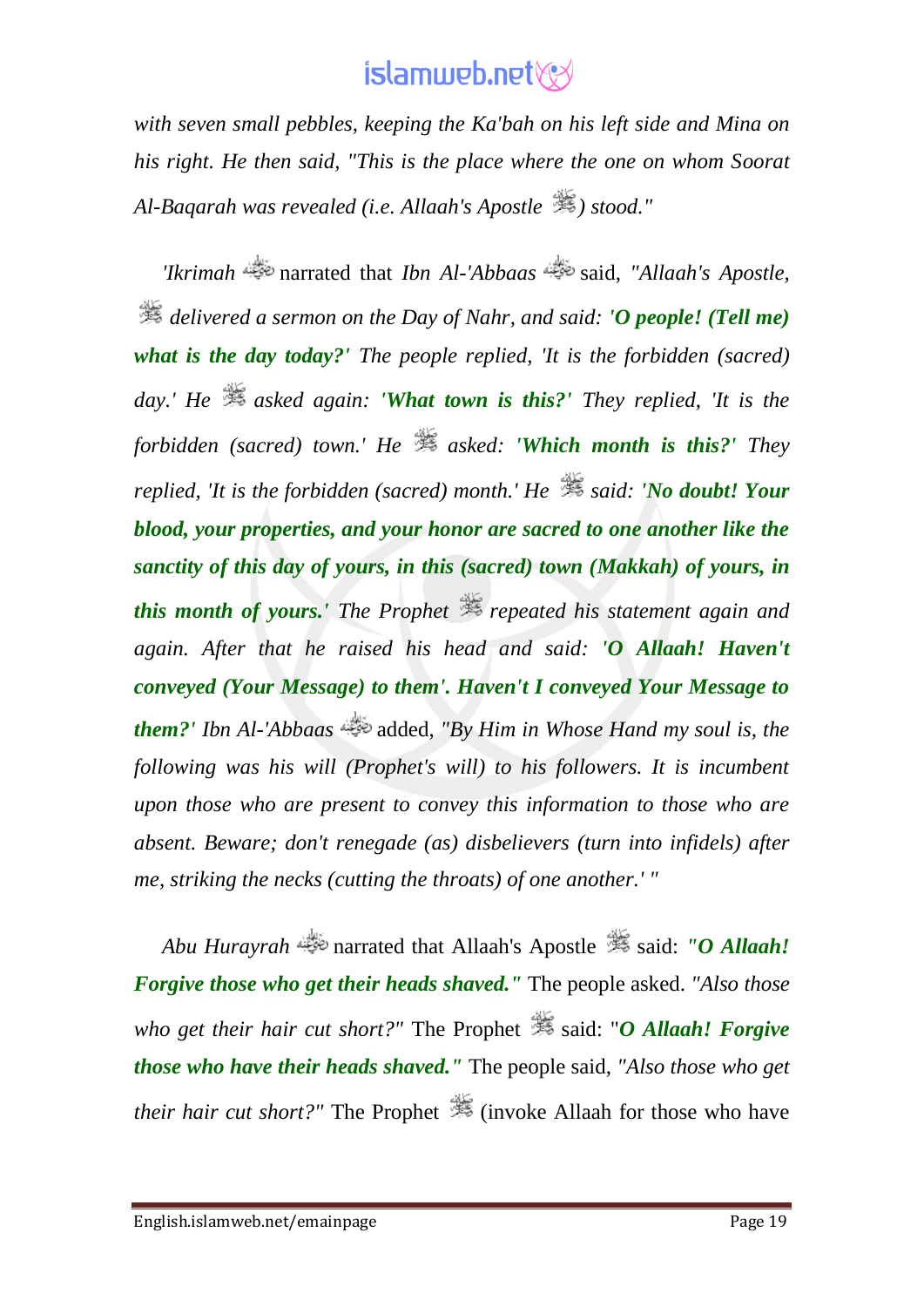their heads shaved and) at the third time said: *"Also (forgive) those who get their hair cut short."*

*Ibn Al-'Abbaas* narrated that the Prophet was asked, *"I have done the Rami in the evening."* The Prophet **Figure 12 is no** *harm in it."* Another man asked, *"I had my head shaved before the slaughtering."* The Prophet replied: *"There is no harm in it."*

*Zayd bin Jubayr* said, *"I saw Ibn 'Umar passing by a man who had made his Badanah (ride) sit to slaughter it. Ibn Umar said, "Slaughter it while it is standing with one leg tied up, as is the tradition of Muhammad."* It is said that *'Abdullaah ibn 'Umar* used to slaughter (his sacrifice) at the *Manhar*; the same *Manhar* as that of the Prophet *Muhammad* . It another narration about *'Abdullaah ibn 'Umar* is both, it is said that he used to send his *Hadiyy* from Jam' (to *Mina*) in the last third of the night with the pilgrims amongst whom there were free men and slaves, till it was taken to the *Manhar* (slaughtering place) of the Prophet  $\ddot{\mathcal{F}}$ .

It is reported that when *'Umar* was on *Hajj*, he offered the *Fajr* (morning) prayer at Jam'; then he got up and said, *"The pagans did not use to depart (from Jam') till the sun had risen, and they used to say, 'Let the sun shine on Thabir (a mountain).' But the Prophet*  $\mathcal{L}$  *contradicted them and departed from Jam' before sunrise."*

*Abdur-Rahmaan ibn Yazeed* said, *"I went out with 'Abdullaah to Makkah and when we proceeded to am' he offered the two prayers (the Maghrib and the 'Ishaa') together, making the Athaan and Iqaamah separately for each prayer. He took his supper in between the two*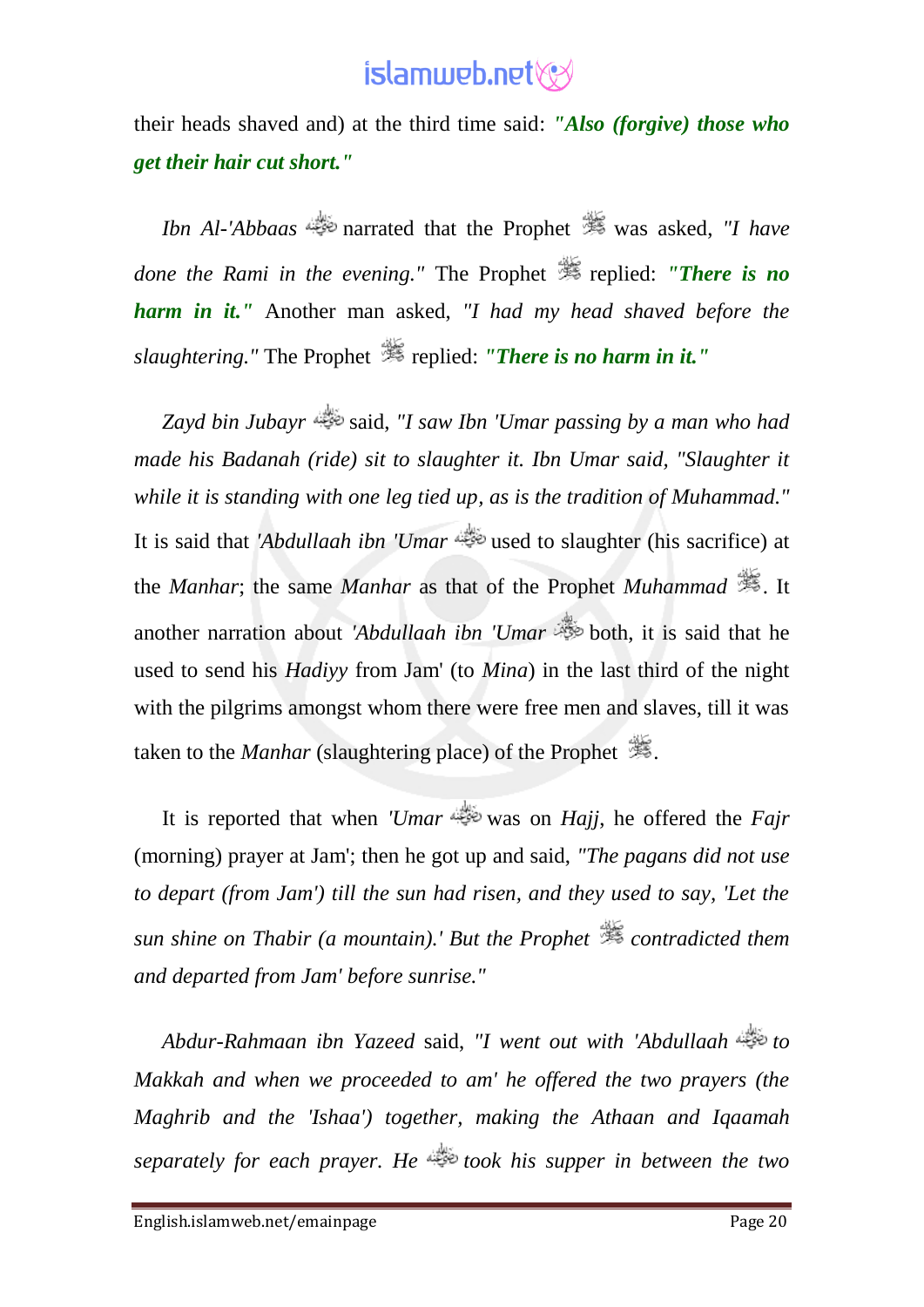*prayers. He offered the Fajr prayer as soon as the day dawned. Some people said, "The day had dawned (at the time of the prayer)," and others said, "The day had not dawned." 'Abdullaah then said, "Allaah's Apostle said: 'These two prayers have been shifted from their stated times at this place only (at Al-Muzdalifah); first: The Maghrib and the 'Ishaa'. So the people should not arrive at Al-Muzdalifah till the time of the 'Ishaa' prayer has become due. The second prayer is the morning prayer which is offered at this hour.' " Then 'Abdullaah stayed there till it became a bit brighter. He then said, "If the chief of the believers hastened onwards to Mina just now, then he had indeed followed the Sunnah." I do not know which preceded the other, his (Abdullaah's) statement or the departure of 'Uthmaan. 'Abdullaah was reciting Talbiyah till he threw pebbles at the Jamrat Al-Aqabah on the Day of Nahr (slaughtering) (that is the 10th of Thul-Hijjah)."*

It is narrated that *'Abdullaah bin Umar* used to send the weak among his family early to *Mina*. So they used to depart from *Al-Mash'ar Al-Haram* (that is *Al-Muzdalifah*) at night (when the moon had set) and invoke Allaah as much as they could, and then they would return (to *Mina*) before the *Imaam* had started from *Al-Muzdalifah* to *Mina*. So some of them would reach *Mina* at the time of the *Fajr* prayer and some of them would come later. When they reached *Mina* they would throw pebbles on the *Jamrah* (*Jamrat Al-Aqaba*h) *Ibn 'Umar* used to say, *"Allaah's Apostle gave the permission to them (weak people) to do so."*

*'Abdullaah bin Mas'ood* said, *"I offered (only a) two Rak'aat prayer with the Prophet (at Mina), and similarly with Abu Bakr and with*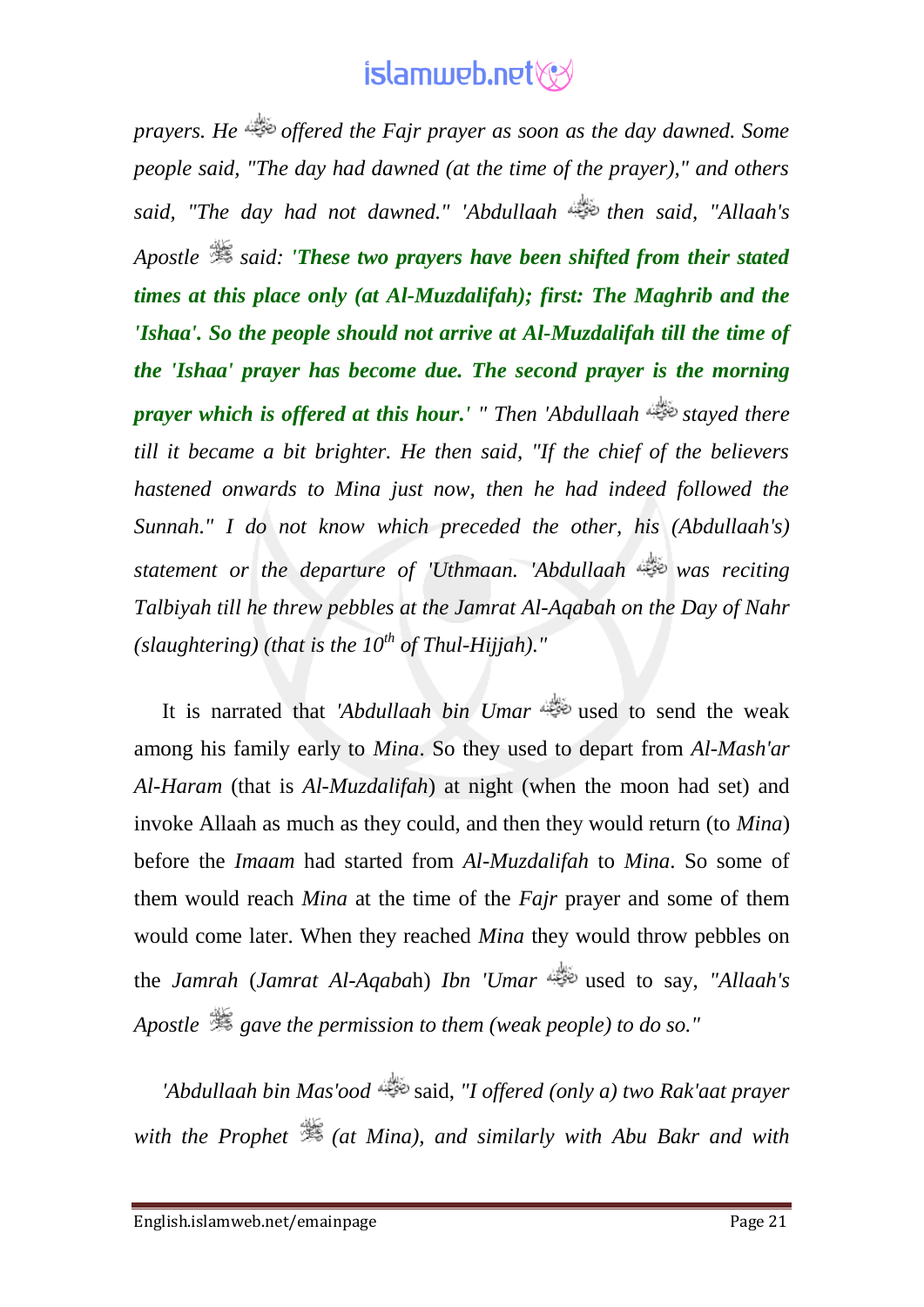*'Umar and then you offered opinions. Would that I would be lucky enough to have two of the four Rak'ahs accepted (by Allaah)!"*

*'Abdullaah bin 'Umar* said, *"Allaah's Apostle offered a two-Rak'aat prayer at Mina. Abu Bakr, 'Umar and 'Uthmaan (during the early years of his caliphate) followed the same practice."*

*Abdul-'Azeez* narrated, *"I went out to Mina on the day of Tarwiyah and met Anas going on a donkey. I asked him, 'Where did the Prophet*  $\frac{dS}{dx}$  offer *the Thuhr prayer on this day?' Anas replied, 'See where your chiefs pray and pray similarly.'"*

*Ibn Al-'Abbaas* said, *"The Prophet saw a man performing Tawaaf of the Ka'bah tied with a string or something else. So the Prophet cut that string."*

*Umm Salamah*, the wife of the Prophet said, "I informed Allaah's *Apostle that I was ill. So he said: "Perform the Tawaaf while riding behind the people." I did so, and at that time the Prophet was praying beside the Ka'bah and reciting Soorat At-Tur."*

*Saalim bin 'Abdullaah* said that his father said, *"I have not seen the Prophet touching except the two Yemenite Corners (i.e. the ones facing Yemen)."*

*Zayd ibn Aslam* narrated from his father, "*I saw 'Umar bin Al-Khattab kissing the Black Stone and he then said, (to it) 'Had I not seen Allaah's Apostle kissing you, (stone) I would not have kissed you.' "*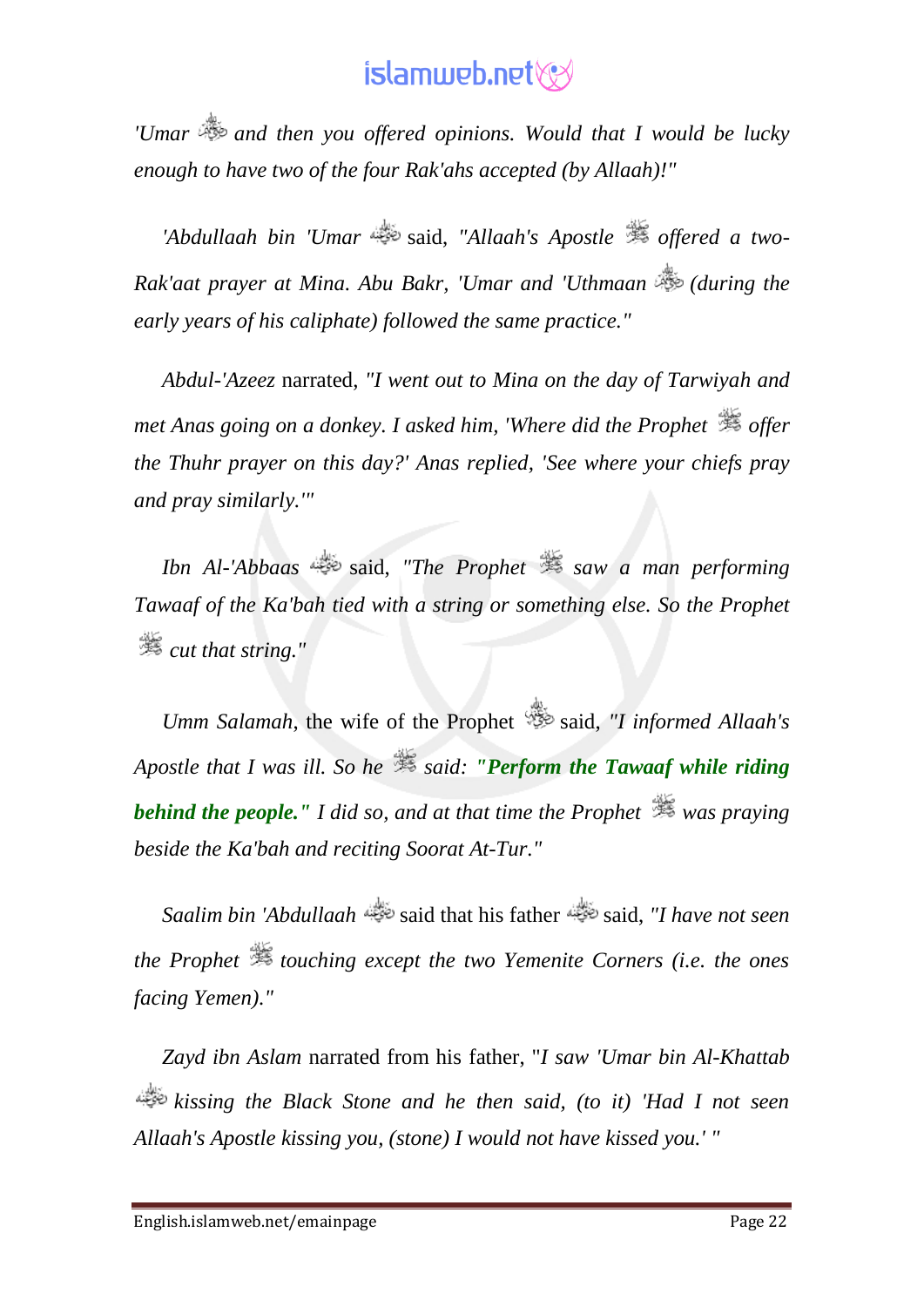*Az-Zubayr bin Arabi* narrated that a man asked *Ibn 'Umar* about the touching of the Black Stone. *Ibn 'Umar* said, *"I saw Allaah's Apostle touching and kissing it."* The questioner said, *"But if there were a throng (crowd) round the Ka'bah and the people overpowered me, (what would I do?)"* He replied angrily, *"Stay in Yemen (as that man was from Yemen). I saw Allaah's Apostle touching and kissing it."*

*Abu Wail* said, *"(One day) I sat along with Shaiba on the chair inside the Ka'bah. He (Shaiba) said, " 'Umar sat at this place and said, 'I intended not to leave any yellow (i.e. gold) or white (i.e. silver) (inside the Ka'bah) undistributed.' I said (to 'Umar ), 'But your two companions (i.e. The Prophet and Abu Bakr ) did not do so.' 'Umar said, They are the two persons whom I always follow.' "*

It is narrated that, upon reaching the sanctuary of *Makkah, Ibn 'Umar* used to stop, reciting *Talbiyah* and then he would pass the night at *Thee-Tuwa* and then offer the *Fajr* prayer and take a bath. He used to say that the Prophet  $\frac{360}{25}$  used to do the same.

*Abu Hurayrah* said, *"The Messenger of Allaah addressed us and said: 'O people! Allaah has made Hajj obligatory for you, so go on Hajj.' A man said, 'Every year, Messenger of Allaah?' The Prophet remained silent, and the man repeated his enquiry twice more. Then, upon the man's third repetition, the Prophet*  $\ddot{\mathscr{E}}$  *said: 'If I said yes, it would become obligatory and you would be unable to do it.' Then he (the Prophet said: 'Let me be when I refrain from mentioning something to you. Those before you were destroyed by the quantity of their*